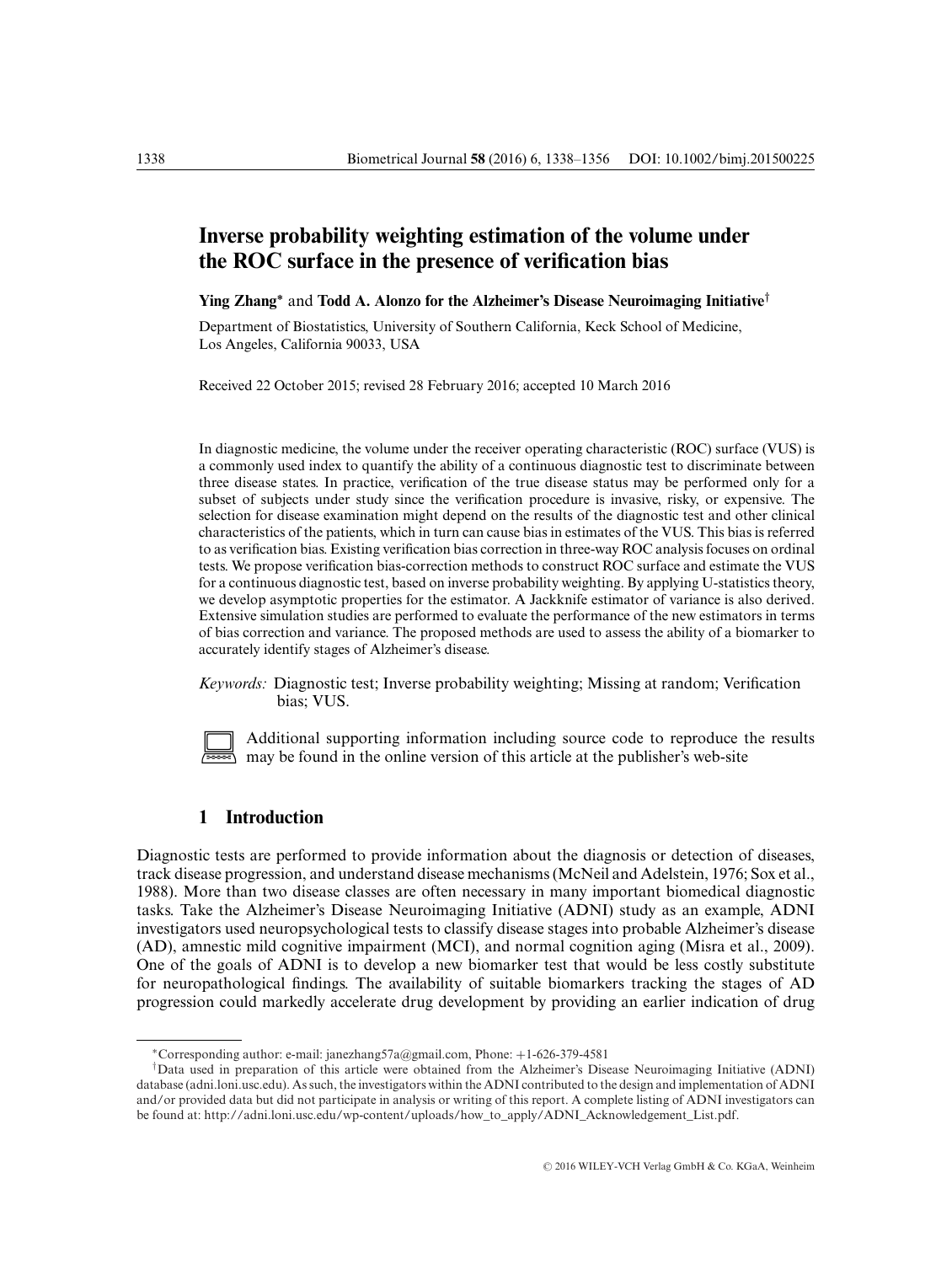efficacy. Thus it is critical to develop proper statistical methods to evaluate the diagnostic accuracy of these new biomarkers.

The accuracy of a new diagnostic test can be assessed by comparing it with the gold standard reference test (GST). In practice, often not all patients undergo the definitive disease verification because the GST may be invasive, risky, or expensive. As a result, only a subset of the subjects who received the new test will further have true disease status verified. In the ADNI study, definite diagnosis requires autopsy confirmation. Therefore, the true disease status will be missing because living subjects cannot have disease verified, and furthermore deceased subjects do not always have autopsy performed. On the other hand, the alternative neuropsychological approach is too expensive for regular use. When the decision regarding disease verification depends on the new test results or possibly other clinical characteristics, estimators of the accuracy may be biased when they are only based on data from patients with verified disease status. This bias is usually referred to as verification bias or work up bias (Ransohoff and Feinstein, 1978; Begg and Greenes, 1983).

Receiver operating characteristic (ROC) curves and the summary measure area under the ROC curve (AUC) are the standard approaches for assessing the accuracy of a new diagnostic tests to distinguish between two disease states (e.g., diseased vs. nondiseased individuals). ROC analysis has been extended to accommodate the situation in which the diagnostic task is to classify a case into one of three possible classes (Scurfield, 1996; Mossman, 1999). Specifically, ROC surfaces and the corresponding summary measure volume under the surface (VUS) have been proposed to evaluate the overall performance of the diagnostic test, which represents the capability of the test in correct classification of subjects into three different ordinal disease groups.

Several methods have been proposed for correcting verification bias when the diagnostic task is dichotomous and the new test is continuous (Alonzo et al., 2003; Alonzo and Pepe, 2005; Rotnitzky et al., 2006; He et al., 2009). One approach that has been proposed is to use inverse probability weighting (IPW) where test results for those with disease verification are reweighted by the inverse of the probability of disease verification. Thus far, verification bias correction methods for ROC surface analysis have only been developed for ordinal biomarkers. Specifically, a nonparametric likelihoodbased approach has been developed by Chi and Zhou to construct the empirical bias-corrected ROC surface for an ordinal diagnostic test using the missing at random (MAR) assumption (Chi and Zhou, 2008). MAR is the key assumption that has been made in many methods for verification bias correction (Little and Rubin, 1987). The verification process is MAR if the probability of disease verification is purely determined by the test result and other observed clinical covariates. Thus, the probability of receiving disease verification is conditionally independent of unknown true disease status given observed variables. Since their method requires test results can only take finite values ranging from 1 to *M*, it cannot be applied to a continuous test such as the biomarkers being developed for AD. Therefore, it is imperative to develop proper methods for evaluation of the accuracy of a continuous diagnostic test accounting for the presence of verification bias. Here, we propose IPW estimators of true classification rates (TCRs) that can be used to construct the ROC surface and estimate VUS that correct for verification bias when assessing the accuracy of continuous tests in three-class disease classification problems.

The rest of the paper is organized as follows. In Section 2, we give a brief review of ROC surface construction and estimating VUS with full data. Based on IPW methodology, we propose a new bias-corrected estimator of the ROC surface and VUS in Section 3 that are applicable to continuous diagnostic tests. In Section 4, we present an extensive simulation study, and then in Section 5 we apply the proposed method to the motivating study on AD. The paper concludes with a discussion.

## **2 Three-class ROC analysis with full data**

Parametric and nonparametric approaches have been developed to evaluate accuracy of a diagnostic test in the three-class setting when disease status is available for all subjects under study (Dreiseitl et al.,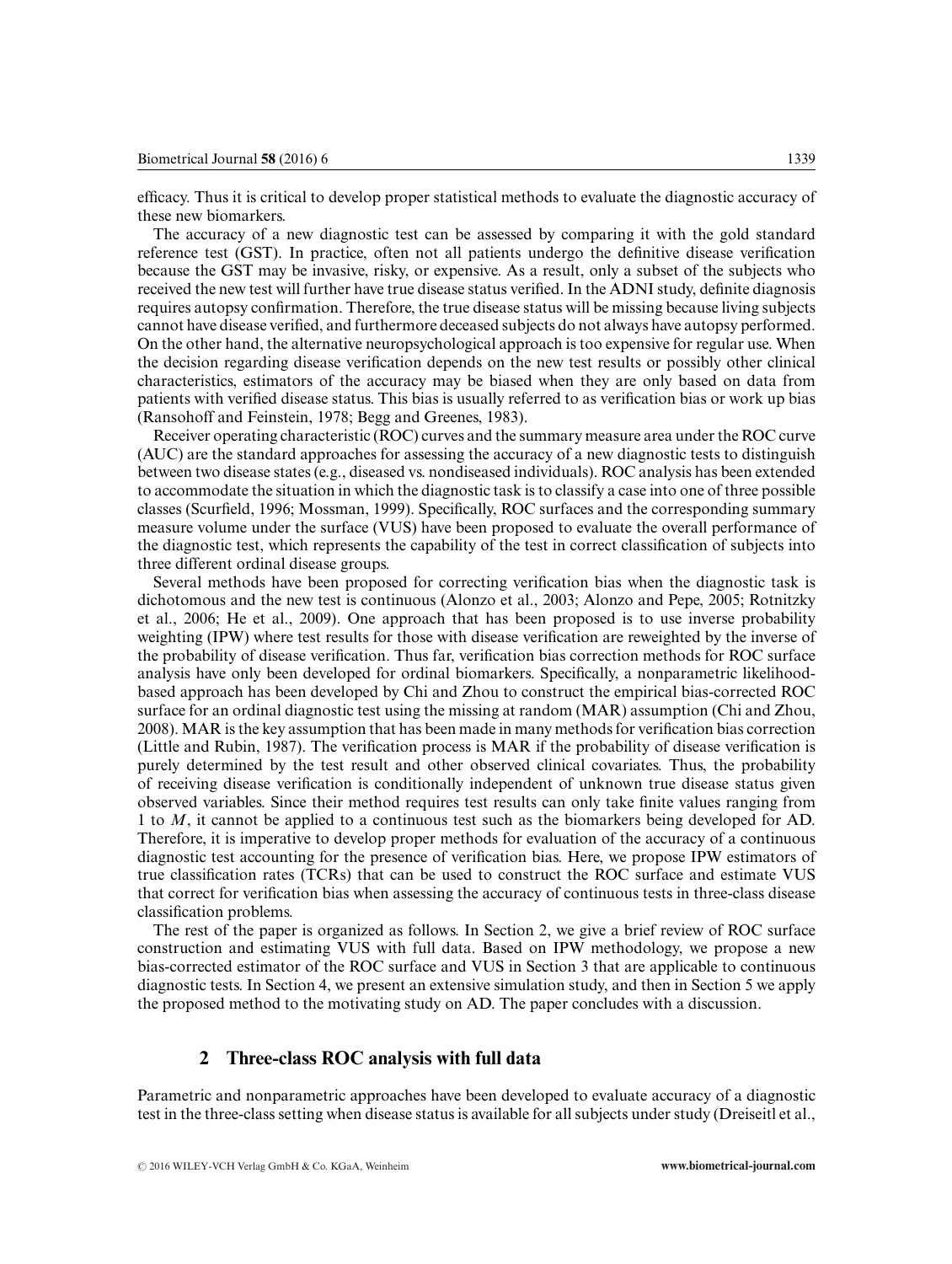2000; Heckerling, 2001; Alonzo and Nakas, 2007; Nakas and Alonzo, 2007; Alonzo et al., 2009; Li and Zhou, 2009; Nakas et al., 2010). In this section we provide a brief summary of the nonparametric approaches.

Suppose *n* subjects are chosen randomly from the target population to assess the accuracy of a diagnostic test. Let *Ti* denote the continuous result of an investigational diagnostic test, and let *Di* denote the true disease status for the *i*-th subject,  $i = 1, \ldots, n$ .  $D_i = 0$  indicates that the subject does not have the disease,  $D_i = 1$  indicates that the subject has mild disease, and  $D_i = 2$  indicates that the subject has severe disease. A higher value of *T* corresponds to a higher value of *D*.

Since there are three different disease categories to be determined, using the decision rules used by Mossman (1999), two-ordered decision boundaries  $c1 < c2$  are selected and the diagnostic decision is made as following:

- 1. if  $T_i \le c1$ , then  $D_i = 0$ : nondisease subject,
- 2. if  $T_i > c1$  and  $T_i < c2$ , then  $D_i = 1$ : mild-disease subject,
- 3. if  $T_i \ge c2$ , then  $D_i = 2$ : severe-disease subject,

where  $T_i$  and  $D_i$  stand for test results and disease status of the *i*-th subject, respectively. For each pair of ordered thresholds (*c*1, *c*2), three TCRs can be generated. The ROC surface plot is made by plotting  $TCR<sup>0</sup>$ ,  $TCR<sup>1</sup>$ , and  $TCR<sup>2</sup>$  in the three-dimensional space for all possible pairs of thresholds  $(c1, c2) \in \mathbb{R}^2$ .

As a generalization of the AUC for summarizing an ROC curve under a binary diagnostic task, VUS is defined as  $P(T_i > T_j > T_k | D_i > D_j > D_k)$ , where *i*, *j*, *k* are randomly selected subjects from nondisease, mild-disease, and severe-disease subjects, respectively. Thus, a value of 1 corresponds to a perfect test, while a value of 1/6 indicates the test is no better than random chance.

If all of the subjects are selected to obtain disease verification, Nakas and Yiannoutsos (2004) nonparametrically estimated TCRs for each disease group by using

1. 
$$
D_i = 0
$$
:  $\widehat{TCR}^0(c1) = \frac{\sum_{i=1}^n I(T_i \le c1) I(D_i = 0)}{\sum_{i=1}^n I(D_i = 0)}$   
\n2.  $D_i = 1$ :  $\widehat{TCR}^1(c1, c2) = \frac{\sum_{i=1}^n I(c1 < T_i < c2) I(D_i = 1)}{\sum_{i=1}^n I(D_i = 1)}$   
\n3.  $D_i = 2$ :  $\widehat{TCR}^2(c2) = \frac{\sum_{i=1}^n I(T_i \ge c2) I(D_i = 2)}{\sum_{i=1}^n I(D_i = 2)}$ .

VUS can then be estimated as

$$
\widehat{VUS} = \frac{\sum_{i=1}^{n} \sum_{i=1}^{n} \sum_{i=1}^{n} I(T_i < T_j < T_k) I(D_i < D_j < D_k)}{\sum_{i=1}^{n} \sum_{i=1}^{n} \sum_{i=1}^{n} I(D_i < D_j < D_k)}.
$$

Let  $V_i$  denote the verification status for the *i*-th subject, where  $i = 1, \ldots, n$ .  $V_i = 1$  if the subject has the true disease status verified, and  $V_i = 0$  otherwise. If only a subset of subjects are selected to obtain disease verification, the naïve estimator of VUS is obtained as

$$
\widehat{VUS}_{\text{naïve}} = \frac{\sum_{i=1}^{n} \sum_{i=1}^{n} \sum_{i=1}^{n} I(T_i < T_j < T_k) I(D_i < D_j < D_k) V_i V_j V_k}{\sum_{i=1}^{n} \sum_{i=1}^{n} \sum_{i=1}^{n} I(D_i < D_j < D_k) V_i V_j V_k}.
$$

This naïve estimator is unbiased only if the subjects are completely randomly selected for disease verification. Otherwise, this naïve estimator is biased. This estimator is also referred to as a complete case estimator because it only uses data from subjects with true disease status verified without bias correction.

When the diagnostic task is binary, estimators for sensitivity and specificity of a diagnostic test were derived by incorporating methodologies including the IPW approach that reweight observed data by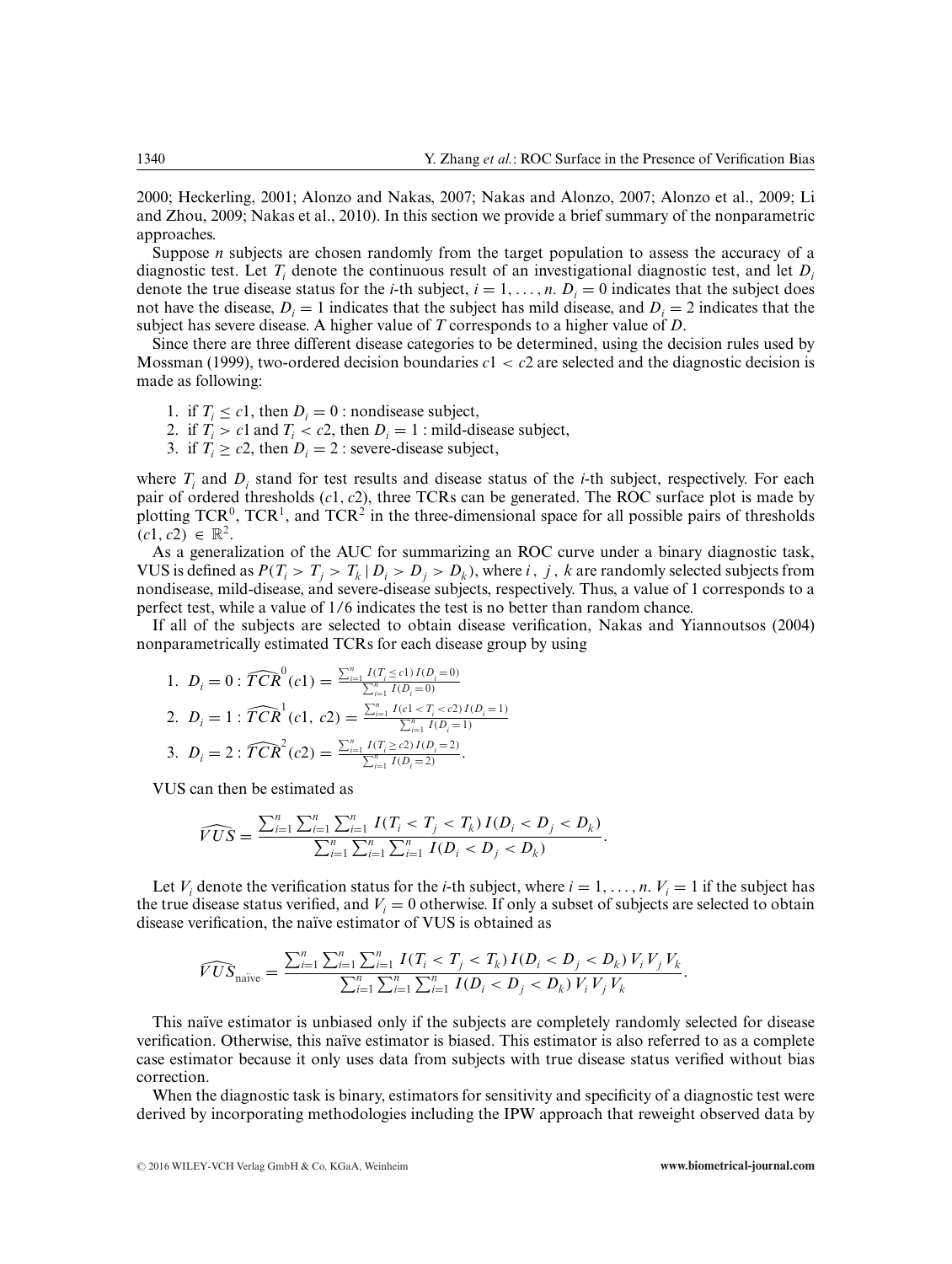the inverse of the probability of disease verification (Alonzo and Pepe, 2005). The bias-corrected ROC curve can be made by plotting bias-corrected sensitivity versus bias-corrected (1-specificity) for all possible thresholds. By applying trapezoidal rule for integration, AUC can be empirically estimated from a bias-corrected ROC curve. Alternatively, He et al. achieved direct estimation of the AUC based on U-statistics and the IPW approach (He et al., 2009). Based on the MAR assumption, in the next section, we use IPW methodology to construct a bias-corrected ROC surface and propose a new estimator of bias-corrected VUS when the test results are continuous.

## **3 IPW estimation of ROC surface**

Let  $A_i$  be a vector of observed covariates for the subject that may be informative about  $D_i$ . Under the defined setting, the observed data are composed of *n* independent and identical distributed (i.i.d) samples  $S_i$  of the random vector  $S_i = (V_i, D_i, T_i, A_i)$ .  $(T_i, V_i, A_i)$  is observed for each subject, but *D<sub>i</sub>* is observed only if  $V_i = 1$ . Here we also make the MAR assumption, that is,  $V \perp \!\!\!\perp D \mid (T, A)$ (ignorable missingness). Let  $\lambda_0$ ,  $\lambda_1$ ,  $\lambda_2$  be the prevalence for the three disease subgroups and let  $\pi_i = Pr(V_i = 1 | T_i, A_i)$  be the verification probability. We further define  $F_d(t)$  to be the corresponding distribution function of the new test result *T* for subjects with  $D = d$ ,  $d = 0, 1, 2$ . Finally let  $G_d(t, a)$ be the corresponding joint distribution function of new test result *T* and covariates *A* for subjects with  $D = d, d = 0, 1, 2.$ 

## **3.1 ROC surface**

Based on the MAR assumption, we construct bias-corrected ROC surface by reweighting each observation from verified subjects using the inverse of probability of disease verification, that is,  $\pi_i^{-1}$ . First, we need to estimate TCRs, for each pair of two-ordered decision boundaries *c*1 < *c*2. Based on MAR assumption, we can show that

$$
E[I(T_i \le c1) V_i I(D_i = 0) \pi_i^{-1}] = E\Big\{E[I(T_i \le c1) V_i I(D_i = 0) \pi_i^{-1} | T_i A_i]\Big\} =
$$
  
= 
$$
E\Big\{I(T_i \le c1)E[V_i I(D_i = 0) \pi_i^{-1} | T_i A_i]\Big\}.
$$

Since  $\pi_i^{-1} = Pr(V_i = 1 | T_i, A_i)^{-1}$ , we have

$$
E[V_i \pi_i^{-1} | T_i A_i] = Pr(V_i = 1 | T_i, A_i)^{-1} Pr(V_i = 1 | T_i, A_i) = 1.
$$

In addition, based on the MAR assumption,  $V^{\perp\!\!\!\perp} D \mid (T, A)$ , so

$$
E[V_i I(D_i = 0) \pi_i^{-1} | T_i A_i] = E[I(D_i = 0) | T_i A_i] E[V_i \pi_i^{-1} | T_i A_i].
$$

Therefore, we can show that

$$
E[I(T_i \le c1) V_i I(D_i = 0) \pi_i^{-1}] = E\Big\{I(T_i \le c1)E[V_i I(D_i = 0) \pi_i^{-1} | T_i A_i]\Big\} =
$$
  
= 
$$
E\Big\{I(T_i \le c1)E[I(D_i = 0) | T_i A_i]E[V_i \pi_i^{-1} | T_i A_i]\Big\} = Pr(T_i \le c1 | D_i = 0)Pr(D_i = 0).
$$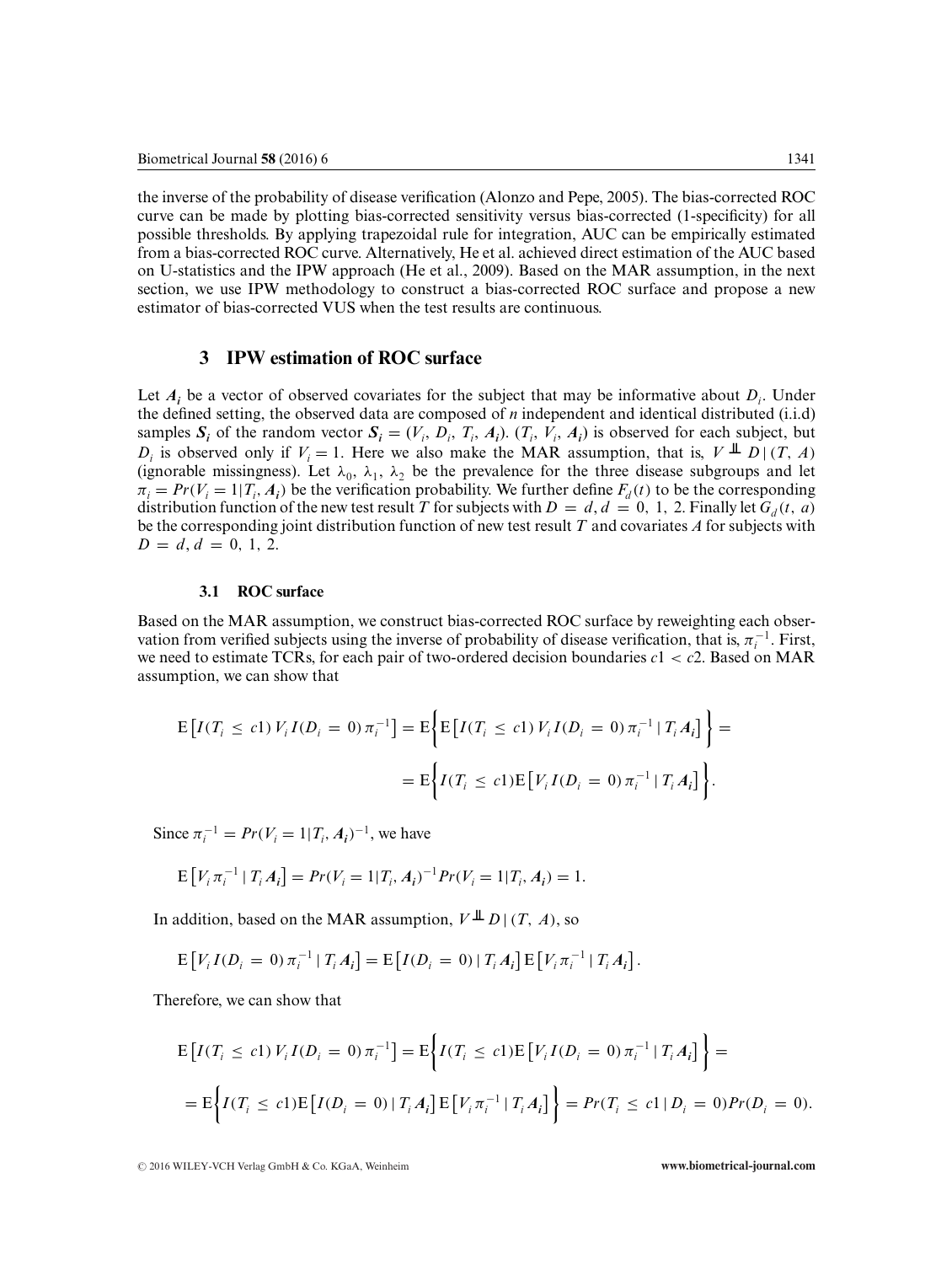By similar argument, we have

$$
E[V_i I(D_i = 0) \pi_i^{-1}] = Pr(D_i = 0).
$$

Therefore,

$$
D_i = 0: \widehat{TCR}_{IPW}^0(c1) = \frac{\sum_{i=1}^n I(T_i \le c1) V_i I(D_i = 0) / \pi_i}{\sum_{i=1}^n V_i I(D_i = 0) / \pi_i}
$$
  
\n
$$
D_i = 1: \widehat{TCR}_{IPW}^1(c1, c2) = \frac{\sum_{i=1}^n I(c1 < T_i < c2) V_i I(D_i = 1) / \pi_i}{\sum_{i=1}^n V_i I(D_i = 1) / \pi_i}
$$
  
\n
$$
D_i = 2: \widehat{TCR}_{IPW}^2(c2) = \frac{\sum_{i=1}^n I(T_i \ge c2) V_i I(D_i = 2) / \pi_i}{\sum_{i=1}^n V_i I(D_i = 2) / \pi_i}.
$$

Then the bias-corrected ROC surface plot is made by plotting TCRs in the three-dimensional space for all possible pairs of thresholds. The estimation of  $\widehat{VUS}_{IPW}$  assumed that  $\pi_i = Pr(V_i = 1 | T_i, A_i)$ ,  $i = 1, \ldots, n$  were known. At the design stage of a study when a protocol dictates which subjects get disease verified the sampling fractions  $(\pi)$  are known. In some studies, such as observational studies, however, the actual selection probabilities may be unknown and thus need to estimate the sampling fractions. Parametric models such as logistic regression models can be used to estimate the selection probabilities. In these cases, we could substitute  $\hat{\pi}_i$ , the estimate of  $\pi_i$ , for it in the expressions for the estimator.

#### **3.2 IPW estimator of VUS**

Next, we develop an estimator of VUS that accounts for the verification biased sampling. The estimation of VUS is based on following observation:

$$
E\left[\pi_i^{-1} \pi_j^{-1} \pi_k^{-1} V_i \ V_j \ V_k I(T_i > T_j > T_k) I(D_i > D_j > D_k)\right] =
$$
  
\n
$$
= E\left\{E\left[\pi_i^{-1} \pi_j^{-1} \pi_k^{-1} V_i \ V_j \ V_k I(T_i > T_j > T_k) I(D_i > D_j > D_k)|T_i, T_j, T_k, A_i, A_j, A_k\right]\right\} =
$$
  
\n
$$
= E\left\{I(T_i > T_j > T_k) E\left[\pi_i^{-1} \pi_j^{-1} \pi_k^{-1} V_i \ V_j \ V_k I(D_i > D_j > D_k)|T_i, T_j, T_k, A_i, A_j, A_k\right]\right\} =
$$
  
\n
$$
= E\left\{I(T_i > T_j > T_k) E\left[I(D_i > D_j > D_k)|T_i, T_j, T_k, A_i, A_j, A_k\right]\right\}
$$
  
\n
$$
E\left[\pi_i^{-1} V_i \mid T_i, A_i\right] E\left[\pi_j^{-1} V_j \mid T_j, A_j\right] E\left[\pi_k^{-1} V_k \mid T_k, A_k\right]\right\} =
$$
  
\n
$$
= E\left\{I(T_i > T_j > T_k) E\left[I(D_i > D_j > D_k)|T_i, T_j, T_k, A_i, A_j, A_k\right]\right\} =
$$
  
\n
$$
= E\left\{I(T_i > T_j > T_k) I(D_i > D_j > D_k)\right\} =
$$
  
\n
$$
= E\left\{I(T_i > T_j > T_k) I(D_i > D_j > D_k)\right\} P(D_i > D_j > D_k) =
$$
  
\n
$$
= VUS \cdot Pr(D_i = 2) Pr(D_j = 1) Pr(D_k = 0) =
$$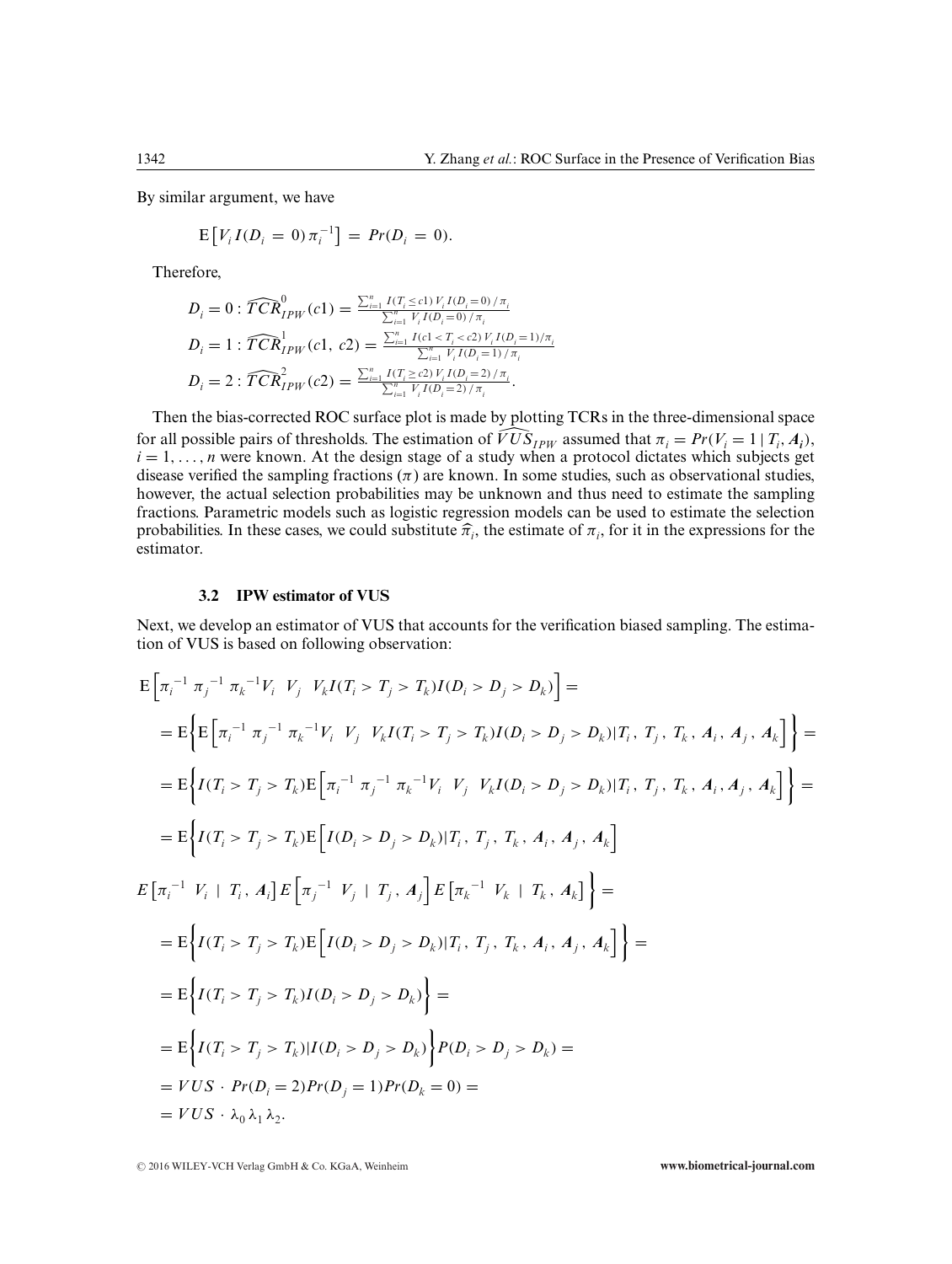By similar argument, we can prove that

$$
E\left[\pi_i^{-1} \pi_j^{-1} \pi_k^{-1} V_i \ V_j \ V_k I(D_i > D_j > D_k)\right] = Pr(D_i = 2) Pr(D_j = 1) Pr(D_k = 0).
$$

We propose direct estimation of the VUS in the presence of verification bias using the following:

$$
\widehat{VUS}_{IPW} = \frac{\sum_{i=1}^{n} \sum_{j=1}^{n} \sum_{k=1}^{n} \pi_i^{-1} \pi_j^{-1} \pi_k^{-1} V_i V_j V_k I(T_i > T_j > T_k) I(D_i > D_j > D_k)}{\sum_{i=1}^{n} \sum_{j=1}^{n} \sum_{k=1}^{n} \pi_i^{-1} \pi_j^{-1} \pi_k^{-1} V_i V_j V_k I(D_i > D_j > D_k)}.
$$

To express it as a function of U-statistics, we need to rewrite (1) in symmetric form as follows:

$$
\widehat{VUS}_{IPW} = \frac{\sum_{i=1}^{n} \sum_{j=1}^{n} \sum_{k=1}^{n} \phi(S_i, S_j, S_k)}{\sum_{i=1}^{n} \sum_{j=1}^{n} \sum_{k=1}^{n} \psi(S_i, S_j, S_k)},
$$

where

φ(*S<sup>i</sup>* , *<sup>S</sup> <sup>j</sup>*, *<sup>S</sup>k*) <sup>=</sup> <sup>1</sup> 6 π*i* <sup>−</sup><sup>1</sup> π*<sup>j</sup>* <sup>−</sup><sup>1</sup> π*<sup>k</sup>* −1 *Vi Vj Vk* · *I* (*Ti* − *Tj*) (*Di* − *Dj*) > 0 · ·*I* (*Tk* − *Tj*) (*Dk* − *Dj*) > 0 · *I* (*Tk* − *Ti*) (*Dk* − *Di*) > 0 ψ (*S<sup>i</sup>* , *<sup>S</sup> <sup>j</sup>*, *<sup>S</sup>k*) <sup>=</sup> <sup>1</sup> 6 π*i* <sup>−</sup><sup>1</sup> π*<sup>j</sup>* <sup>−</sup><sup>1</sup> π*<sup>k</sup>* −1 *Vi Vj Vk* · *I*(*Di* > *Dj*) + *I*(*Di* < *Dj*) · · *I*(*Dk* > *Dj*) + *I*(*Dj* < *Dk*) · *I*(*Di* > *Dk*) + *I*(*Dk* < *Di*) . (1)

We can prove that the new estimator  $\widehat{VUS}_{IPW}$  is consistent.

**Theorem 1.** *The IPW VUS estimator is consistent. The Appendix contains a sketch of the proof of Theorem 1.*

## **3.3 Variance estimation**

Based on the asymptotic theory of U-statistics, we can obtain the asymptotic distribution of  $\widehat{VUS}_{IPW}$  .

**Theorem 2.** Let 
$$
A = \left(\frac{1}{\lambda_0 \lambda_1 \lambda_2}, -\frac{VUS}{\lambda_0 \lambda_1 \lambda_2}\right)
$$
, then  $\sqrt{n}(\widehat{VUS}_{IPW} - VUS) \xrightarrow{\rho} N(0, A^T \Sigma A)$ , where  $\Sigma$  is\n
$$
\Sigma = \begin{cases}\n\text{Cov}\left(\phi(S_i, S_j, S_k), \phi(S_i, S_m, S_n)\right) & \text{Cov}\left(\phi(S_i, S_j, S_k), \psi(S_i, S_m, S_n)\right) \\
\text{Cov}\left(\psi(S_i, S_j, S_k), \phi(S_i, S_m, S_n)\right) & \text{Cov}\left(\psi(S_i, S_j, S_k), \psi(S_i, S_m, S_n)\right).\n\end{cases}
$$

A sketch of the proof of Theorem 2 is provided in the Supporting Information, Section A.  $\widehat{\lambda}_d$  can be estimated by  $\frac{\sum_{j=1}^n \pi_i^{-1} V_i I(D_i=d)}{\sum_{j=1}^n \pi_i^{-1} V_j}$ , and the empirical density functions (EDFs)  $\widehat{F}_d(t)$ ,  $\widehat{G}_d(t, a)$ can also be estimated empirically using observed data for  $d = 0, 1, 2$ .

Next, we apply the Jackknife method to obtain variance estimation for our IPW estimator. First, we briefly describe Jackknife variance estimation. Detailed theory can be found in, for example, Tukey (1958) and Quenouille (1956).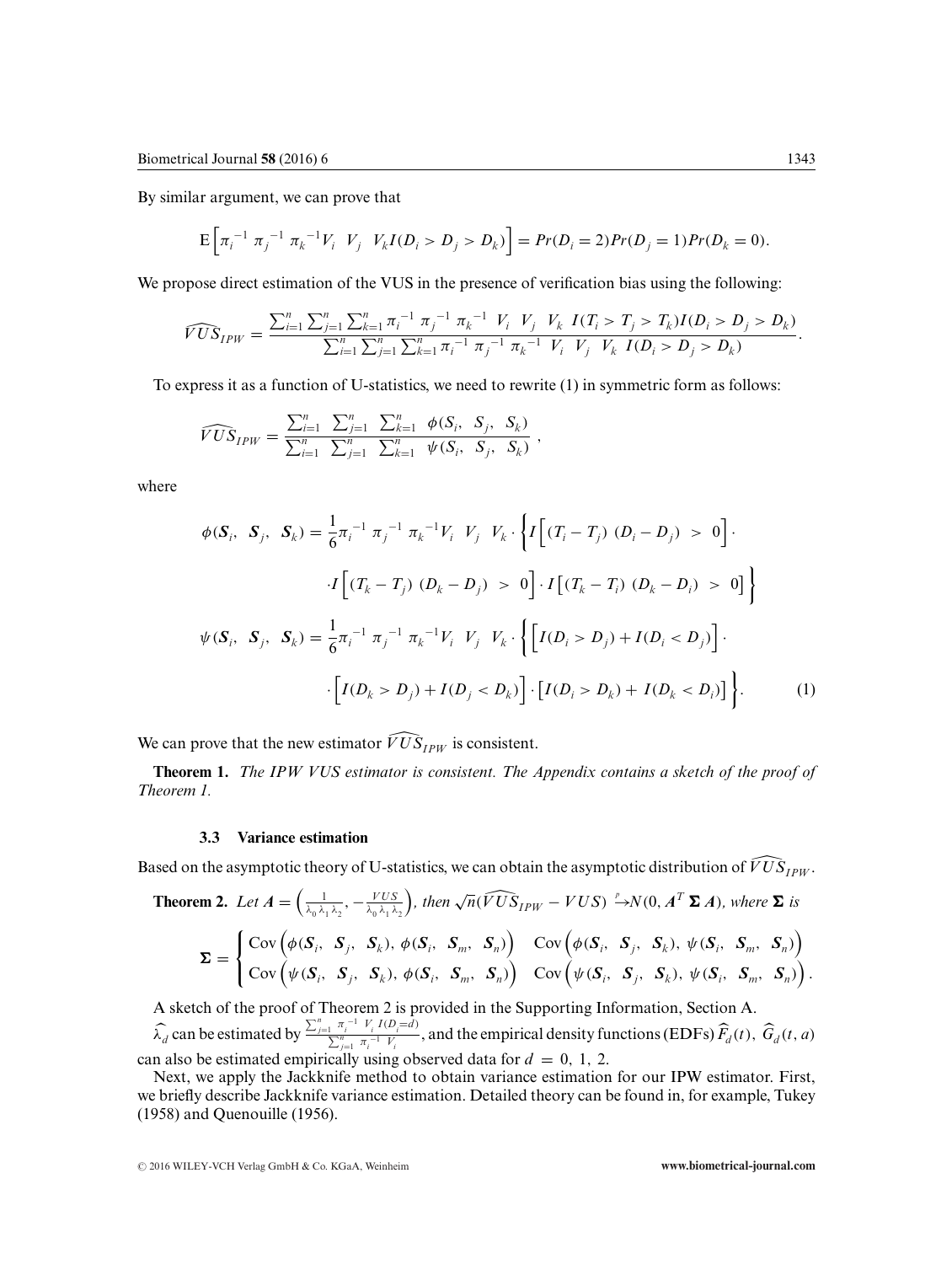Let  $\mathbf{Z}_1, \ldots, \mathbf{Z}_n$  be independent random variables and define

$$
Q_n = Q(\mathbf{Z}_1, \dots, \mathbf{Z}_n) = {n \choose m}^{-1} \sum_{1 \leq i_1 < \dots < i_m \leq n} h(\mathbf{Z}_{i_1}, \dots, \mathbf{Z}_{i_m})
$$

as an one-sample U-statistic of degree *m* as a consistent estimator of the parameter θ. Let the Jackknife pseudovalues be  $\hat{P}_i = nQ_n - (n-1)Q_{n-1}^{(-i)}$ , where

$$
Q_{n-1}^{(-i)} = Q(\mathbf{Z}_1, ..., \mathbf{Z}_{i-1}, \mathbf{Z}_{i+1}, ..., \mathbf{Z}_n) =
$$
  
=  $\binom{n-1}{m}^{-1} \sum_{1 \le j_1 < \cdots < j_m \le n}^{-i} h(\mathbf{Z}_{j_1}, ..., \mathbf{Z}_{j_m}),$ 

which is the statistic  $Q_{n-1}$  computed using the *n* − 1 sample from the original data set without the *i*-th data point. Then the Jackknife estimator of  $\theta$  is the average of the pseudovalues:

$$
\hat{Q}_n(jack) \cong \frac{1}{n} \sum_{i=1}^n \hat{P}_i
$$

and the Jackknife estimate of the variance of  $Q_n$  is given by

$$
\widehat{\text{Var}}(Q_n) = \frac{1}{n(n-1)} \sum_{i=1}^n (\hat{P}_i - \hat{Q}_n(jack))^2.
$$

Recall that we proved that

$$
VUS = \frac{E\left[\pi_i^{-1} \pi_j^{-1} \pi_k^{-1} V_i \ V_j \ V_k I(T_i > T_j > T_k) I(D_i > D_j > D_k)\right]}{E\left[\pi_i^{-1} \pi_j^{-1} \pi_k^{-1} V_i \ V_j \ V_k I(D_i > D_j > D_k)\right]}.
$$

Let

$$
\phi = E \left[ \pi_i^{-1} \pi_j^{-1} \pi_k^{-1} V_i \ V_j \ V_k I(T_i > T_j > T_k) I(D_i > D_j > D_k) \right]
$$

and

$$
\psi = E \left[ \pi_i^{-1} \ \pi_j^{-1} \ \pi_k^{-1} V_i \ \ V_j \ \ V_k I(D_i > D_j > D_k) \right]
$$

be the numerator and denominator, respectively. Then estimators of  $\phi$  and  $\psi$  are

$$
\hat{\phi} = \frac{1}{n(n-1)(n-2)} \sum_{i \neq j \neq k}^{i \neq j \neq k} \pi_i^{-1} \pi_j^{-1} \pi_k^{-1} V_i \quad V_j \quad V_k I(T_i > T_j > T_k)(D_i > D_j > D_k)
$$
\n
$$
\hat{\psi} = \frac{1}{n(n-1)(n-2)} \sum_{i \neq j \neq k}^{i \neq j \neq k} \pi_i^{-1} \pi_j^{-1} \pi_k^{-1} V_i \quad V_j \quad V_k I(D_i > D_j > D_k).
$$

<sup>C</sup> 2016 WILEY-VCH Verlag GmbH & Co. KGaA, Weinheim **www.biometrical-journal.com**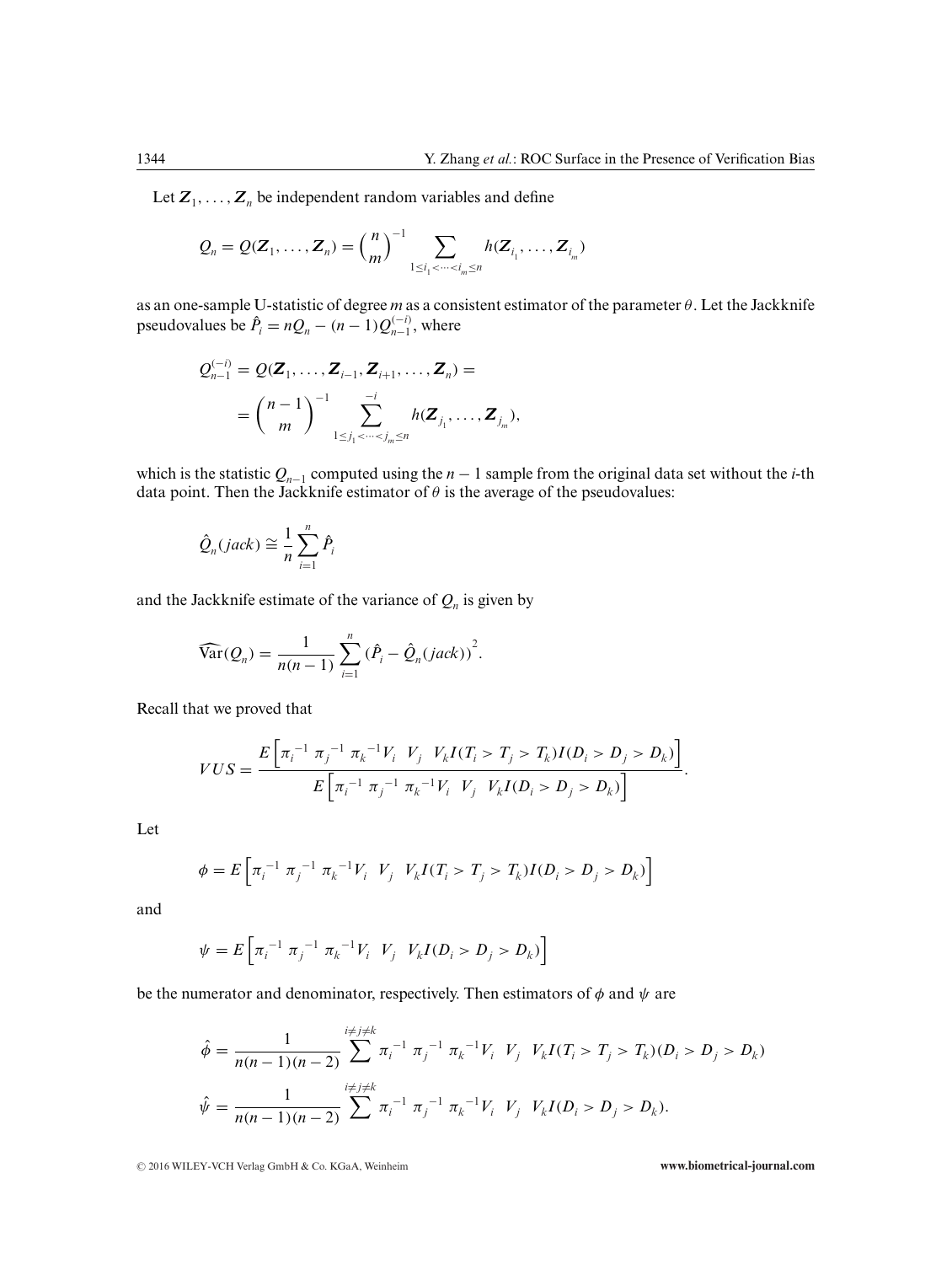The *i*-th Jackknife pseudovalue for  $\hat{\phi}$  is  $\hat{\phi}_{PS}^i = n\hat{\phi} - (n-1)\hat{\phi}_{n-1}^{(-i)}$  and the Jackknife estimator of  $\phi$ ,  $\hat{\phi}_{JK} = \frac{1}{n} \sum_{i=1}^{n} \hat{\phi}_{PS}^i$ . Thus the Jackknife estimator of variance of  $\phi$  is

$$
\widehat{\text{Var}}(\phi) = \frac{1}{n(n-1)} \sum_{i=1}^{n} (\hat{\phi}_{PS}^{i} - \hat{\phi}_{JK})^{2}.
$$

Similarly, the Jackknife estimator of the variance of  $\psi$  is

$$
\widehat{\text{Var}}(\psi) = \frac{1}{n(n-1)} \sum_{i=1}^{n} (\hat{\psi}_{PS}^{i} - \hat{\psi}_{JK})^{2}
$$

and the Jackknife estimator of the covariance between  $\phi$  and  $\psi$  is

$$
\widehat{\text{Cov}}(\phi, \psi) = \frac{1}{n(n-1)} \sum_{i=1}^{n} \left[ (\hat{\phi}_{PS}^{i} - \hat{\phi}_{JK})(\hat{\psi}_{PS}^{i} - \hat{\psi}_{JK}) \right].
$$

By the multivariate delta method, we have

$$
\widehat{\text{Var}}(VUS_{IPW}) = \frac{\hat{\phi}^2}{\hat{\psi}^4} \widehat{\text{Var}}(\psi) + \frac{1}{\hat{\psi}^2} \widehat{\text{Var}}(\phi) + \frac{2\hat{\phi}}{\hat{\psi}^3} \widehat{\text{Cov}}(\phi, \psi).
$$

## **4 Simulation studies**

Let us define short notations for our proposed estimators. We consider two IPW estimators. "IPW(E)" corresponds to  $\widehat{VUS}_{IPW}$  using estimated  $\pi$  by assuming a logistic regression model for the verification process, while "IPW(K)" corresponds to  $\widehat{VUS}_{IPW}$  using known  $\pi$  based on prior knowledge or study design. "CC" represents the naïve estimator of VUS only using complete cases without bias correction,  $\widetilde{VUS}_{\text{naïve}}$ . "Full data" represents the estimates based on complete data when every subject gets disease verified, which should be unbiased. "True" estimates are the average "full data" estimates when sample size is 5000 across 1000 realizations, which can represent the true value of VUS.

The simulation setup of Alonzo et al. (2003, 2005) is modified to accommodate three-ordered disease stages rather than binary disease status. Specifically, the disease status is formed based on an underlying continuous pathology process, which remains subclinical or mild disease until it reaches certain thresholds and hence progresses to the next disease stage. In this simulation study, the disease status *D* with three stages, that is, nondisease, mild disease, and severe disease, is generated based on the comparison between random variable  $Z \sim N(0, 1)$  and two-ordered decision boundaries  $p_1 < p_2$ . That is, nondisease  $(D = 0)$  if  $Z < p_1$ ; severe disease  $(D = 2)$  if  $Z > p_2$ , and mild disease  $(D = 1)$ , otherwise. In other words, the thresholds  $p_1$  and  $p_2$  determine the prevalence of the disease. In practice, there are usually multiple factors contributing to the development of disease, so it is reasonable for us to view *Z* as the sum of two independent random variables  $Z_1$  and  $Z_2$  where both of them ∼ *N*(0, 0.5). The aim of the continuous new diagnostic test results is to capture the information in those factors, and here, we construct *T* as a linear combination of  $Z_1, Z_2$  and random normal error,  $\epsilon_1$ . In particular,

$$
T = \alpha_1 Z_1 + \beta_1 Z_2 + \epsilon_1, \quad \epsilon_1 \sim N(0, 0.25).
$$

Test accuracy varies according to the values of  $\alpha_1$  and  $\beta_1$  (see Supporting Information Table SB1). The new diagnostic test can be highly accurate when  $\alpha_1 = \beta_1 = 1$ . Decreasing the value of either  $\alpha_1$  or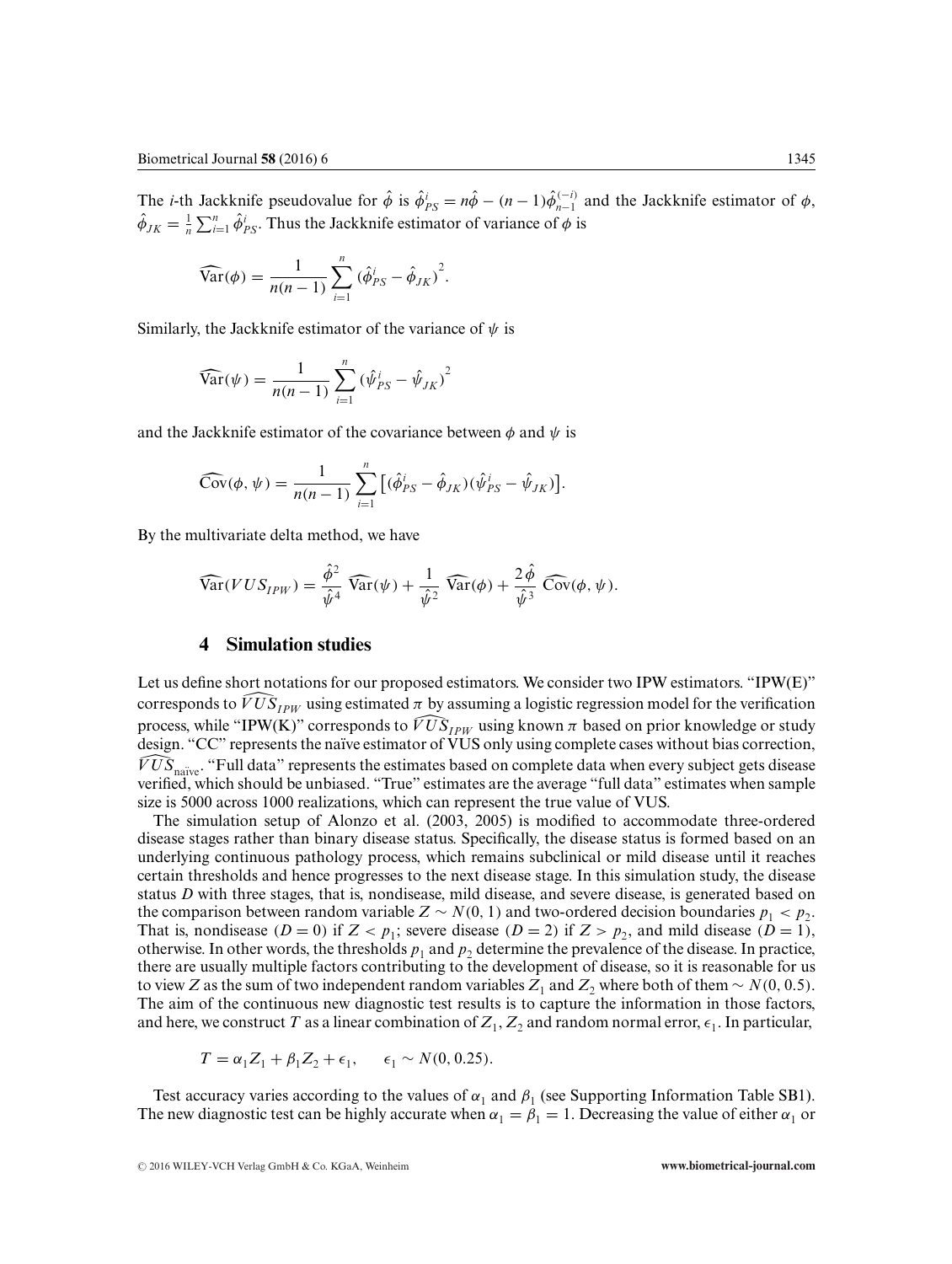| Method    | Sample size     |                 |                 |                 |                 |                 |  |  |
|-----------|-----------------|-----------------|-----------------|-----------------|-----------------|-----------------|--|--|
|           | 100             | 400             | 600             | 800             | 1000            | 2000            |  |  |
| Full data | $0.798(0.7\%)$  | $0.791(0.2\%)$  | $0.791(-0.2\%)$ | $0.794(-0.2\%)$ | $0.792(-0.1\%)$ | $0.793(0.1\%)$  |  |  |
| CC.       | $0.752(-5.1\%)$ | $0.745(-6.0\%)$ | $0.745(-5.9\%)$ | $0.748(-5.6\%)$ | $0.746(-5.8\%)$ | $0.748(-5.7\%)$ |  |  |
| IPW(E)    | $0.800(1.0\%)$  | $0.791(0.2\%)$  | $0.791(0.1\%)$  | $0.795(-0.4\%)$ | $0.793(0.0\%)$  | $0.793(0.1\%)$  |  |  |
| IPW(K)    | $0.797(0.6\%)$  | $0.791(0.2\%)$  | $0.791(0.2\%)$  | $0.795(-0.4\%)$ | $0.792(0.0\%)$  | $0.793(0.1\%)$  |  |  |

**Table 1** Mean estimated VUS from 1000 realizations of the simulation with different sample sizes.

Relative bias, (mean VUS – true estimate of  $0.792$ )/ $0.792$  is provided in parentheses.

 $\beta_1$  to zero, causes the test to capture less information about the disease status and thus leads to lower accuracy. Similarly, when both the values of  $\alpha_1$  and  $\beta_1$  decrease to 0.5, the inherent accuracy of *T* also decreases. By letting  $\alpha_1 = \beta_1 = 0$ , the test becomes no better than random guessing.

One covariate *A* is generated, in a way similar to *T*, according to the following relation:

$$
A = \alpha_2 Z_1 + \beta_2 Z_2 + \epsilon_2, \quad \epsilon_2 \sim N(0, 0.25),
$$

where  $\epsilon_1$  and  $\epsilon_2$  are independent. Again, by varying the value of  $\alpha_2$  and  $\beta_2$ , one can change the degree to which the covariate is correlated with disease status.

The verification mechanism is designed as a Bernoulli random variable with the verification probability related to the test results and covariate using the probability model

$$
logit(P(V = 1)) = \gamma_0 + \gamma_1 I(t^{q_1} < T \le t^{q_2}) + \\
 + \gamma_2 I(T > t^{q_2}) + \gamma_3 I(a^{q_1} < A \le a^{q_2}) + \gamma_4 I(A > a^{q_2}),
$$
\n<sup>(2)</sup>

where  $t^{q_1}$  and  $t^{q_2}$  are the  $q_1$ -th and  $q_2$ -th quantiles of the distribution of *T* or *A* ( $q_1 < q_2$ ), respectively. In this setting, verification status is related to the disease status through the new test results and covariate. Higher *T* or *A* increases the probability of disease verification. Using ordered thresholds  $t^{q_1}$  and  $t^{q_2}$ , patients are classified into different categories according to the values of their *T* and *A*. Different verification probabilities are given to patients in different categories to introduce informative missingness in the disease status. In the estimation procedure, the correct models are assumed to hold for the verification probability.

The diagnostic test under study is highly accurate (true VUS = 0.792) with  $\alpha_1 = \beta_1 = 1$ . The value of  $(p_1, p_2)$  is chosen to yield disease prevalence rates of 5%, 15%, and 80%, for nondisease, mild-disease, and severe-disease status, respectively.  $(q_1, q_2)$  and  $(\gamma_0, \gamma_1, \gamma_2, \gamma_3, \gamma_4)$  are chosen to be (70%, 90%) and (−1.4, 1, 2, 0.8, 2), respectively. Note that under this verification model, subjects with higher test results or higher covariate values or both are more likely to receive disease verification. Averaging over 1000 realizations of simulation with a sample size of 2000, the percentage of disease verification among subjects in nondisease  $(D = 0)$ , mild-disease  $(D = 1)$ , and severe-disease  $(D = 2)$  groups are 26%, 67%, and 89%, respectively. Overall, the probability of verification in the population is about 35%. The default simulations have a sample size of 1000. Simulation results under different scenarios are summarized over 1000 replications.

#### **4.1 Performance of VUS: bias**

Table 1 reports average estimated VUS of the diagnostic test across 1000 replications of the simulation for sample sizes ranging from 100 to 2000. As expected, the CC estimator is biased (5.1–6.0%), compared to the true value of VUS ("true" estimates). Both IPW(E) and IPW(K) correct the noticeable bias of the CC estimator and are quite close to the full data estimates. The relative bias of IPW and full data to "true" estimates are negligible. As sample size increases, their performance become better.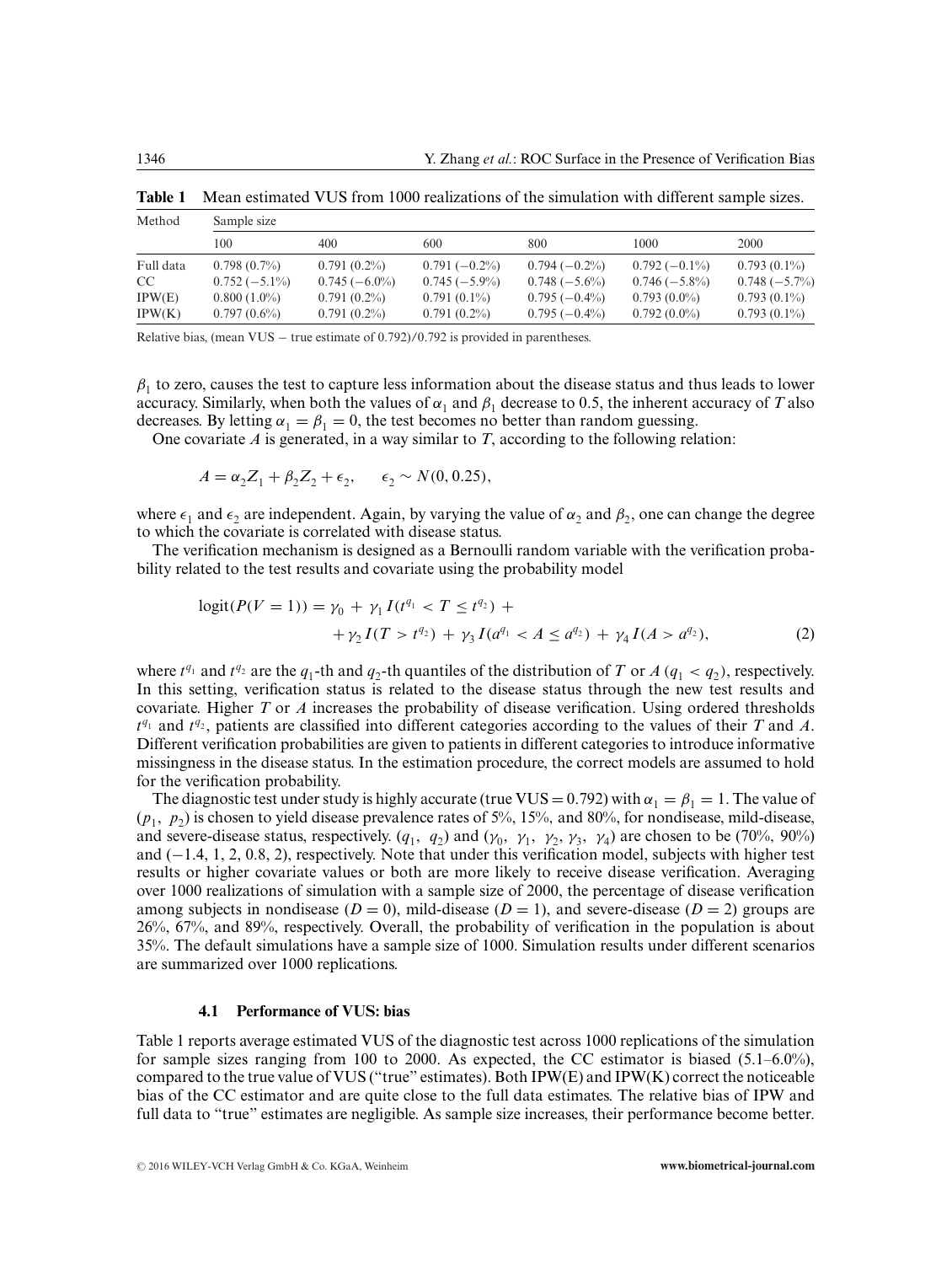

**Figure 1** Full data (green) and CC (red) ROC surface from a randomly chosen realization of the simulation study; TCR0, TCR1, and TCR2 for  $D = 0$ , 1, and 2, respectively.



**Figure 2** Full data (green) and IPW (K) (red) ROC surface from a randomly chosen realization of the simulation study; TCR0, TCR1, and TCR2 for  $D = 0$ , 1, and 2, respectively.

The verification bias caused by ignoring the biased sampling procedure for disease verification is also apparent in Fig. 1, where the empirical ROC surface based on the CC (red surface) and full data (green surface) for one randomly chosen data realization with sample size of 1000 is presented. The CC ROC surface is biased downwards relative to the full data curve (VUS value: 0.772 vs. 0.807). The graphs are drawn with respect to the three correct classification rates, across all possible decision thresholds. Figure 2 provides the bias-corrected ROC surface using IPW(E) (red surface) and the full data (green surface) ROC surface. It is not surprising that IPW ROC surface lies closely next to the full data ROC surface and the corresponding VUS is similar to the full data value (0.812 vs. 0.807). The ROC surface for IPW(K) is not presented because it is very similar to that for IPW(E).

When sample size is as small as 100 and the overall disease verification rate is 34%, approximately only 34 subjects have disease status verified. Although the CC and IPW estimators both only require data from verified subjects, the IPW estimators exhibited substantially smaller bias than the naïve CC estimator. This further justifies the useful application of the IPW estimators in correcting verification bias and properly assessing the test accuracy with small sample size.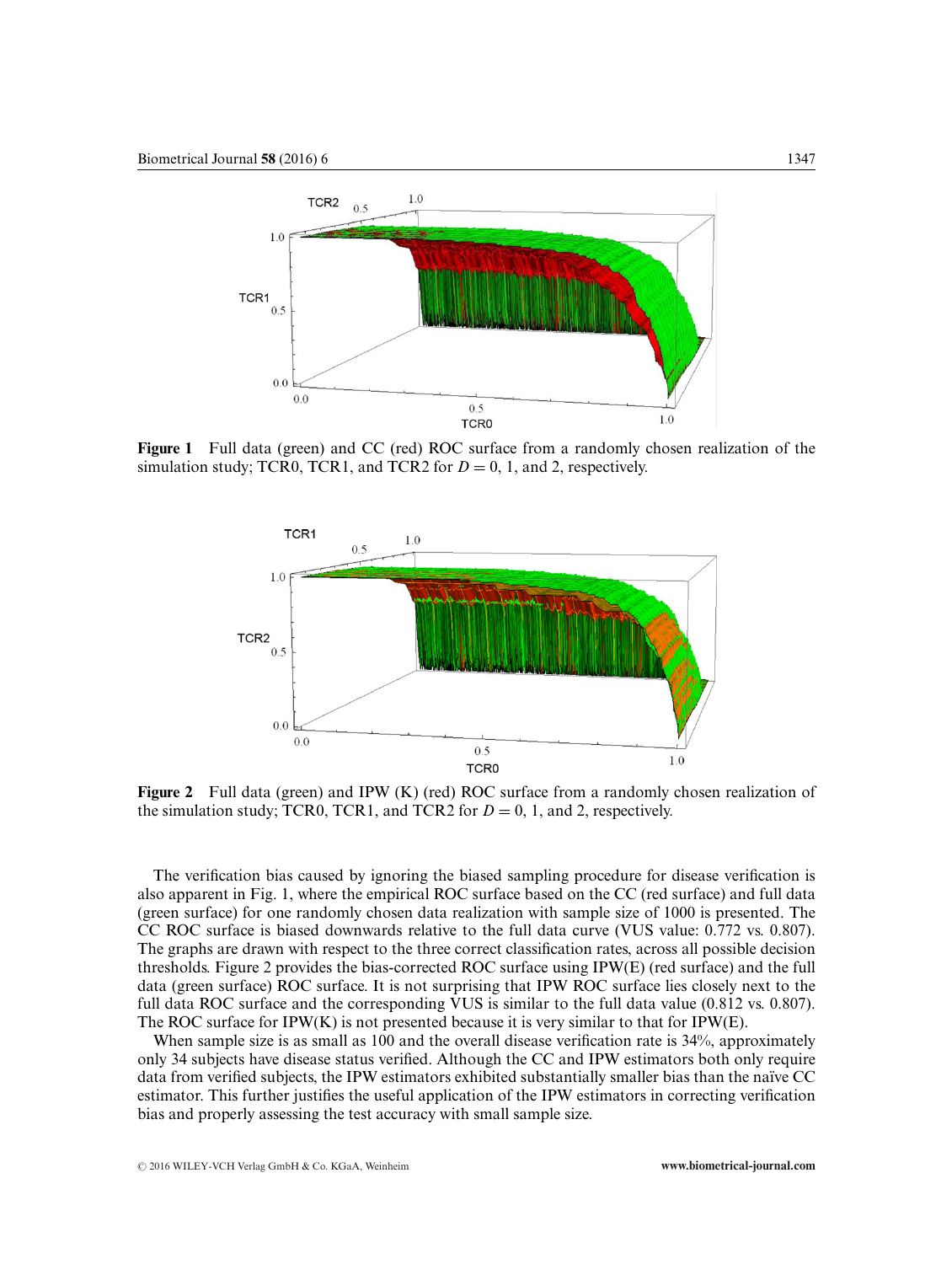| Method       | Sample size |             |             |             |             |  |  |
|--------------|-------------|-------------|-------------|-------------|-------------|--|--|
|              | 400         | 600         | 800         | 1000        | 2000        |  |  |
| Full data    | 0.972(88.6) | 0.991(90.4) | 0.987(90.2) | 1.028(91.3) | 1.034(91.7) |  |  |
| CC           | 0.998(89.7) | 1.008(89.9) | 1.013(90.0) | 1.017(91.6) | 1.033(91.5) |  |  |
| $IPW(E)-J$   | 0.986(90.2) | 1.008(90.3) | 1.007(91.0) | 1.015(91.7) | 1.043(91.8) |  |  |
| $IPW(K)-J$   | 0.983(89.7) | 1.001(90.2) | 1.002(90.5) | 1.012(91.5) | 1.034(91.6) |  |  |
| $IPW(E)$ -CF | 0.714(76.9) | 0.833(83.9) | 0.875(87.2) | 0.911(87.8) | 0.992(89.4) |  |  |
| $IPW(K)-CF$  | 0.917(87.0) | 0.949(88.5) | 0.966(88.6) | 0.980(90.2) | 1.019(91.0) |  |  |

**Table 2** The ratio of the Monte Carlo mean of the estimated SD to simulation SD of the estimators.

90% CI coverage probabilities of VUS variance estimator are provided in parentheses. Jackknife variance estimator used for full data, CC, IPW(E)-J, and IPW(K)-J. Closed-form variance estimator used for IPW(E)-CF and IPW(K)-CF.

#### **4.2 Performance of VUS: SD**

In Section 3.3, we developed a closed-form asymptotic variance estimator as well as Jackknife variance estimator for the IPW estimators of VUS. Here we further investigate the performance of these asymptotic standard deviation (SD) estimators for the VUS for a range of sample sizes. The ratio between the Monte Carlo mean of the estimated SD to the Monte Carlo SD of the VUS estimators (simulation SD) is presented. The simulation SD of the VUS estimators is calculated from 1000 realizations and can adequately represent the variability of the estimators.

The Jackknife variance estimator performs well for sample size as small as 100, with the ratio of estimated SD to simulation SD ranging from 0.830 to 1.043. When sample size is small  $( $400$ ), the$ closed-form IPW(E) VUS variance estimator substantially underestimates the variance of IPW(E) (SD ratio  $\lt$ 30%). On the contrary, the closed-form IPW(K) VUS variance estimator is close to empirical estimates. The SD ratio is around 91% when sample size is 100. The poor performance of IPW(E) VUS variance estimator is likely due to the fact that the estimated variance does not account for the variation in estimating the verification probability. Naturally the extension to consider the variation in estimating the verification probability is worth further investigation, which is discussed in Section 6. As sample size increases, the improvement in the performance of the closed-form variance estimator for IPW(E) demonstrates that this should not be a significant problem with sample sizes greater than 600. This is not surprising because the variance in the estimated verification probability is relatively small, compared with the variance of VUS.

The performance of the variance estimators is further assessed by calculating coverage probabilities of the confidence interval (CI) corresponding to the variance estimator. Table 2 summarizes nominal 90% CI coverage probabilities of VUS for several sample sizes. For the Jackknife variance estimators, nominal 90% coverage probabilities between 89.7% and 91.8% are achieved. The nominal 90% coverage probabilities for the closed-form variance estimators for IPW(K) have comparable performance (87.0– 91.0%). Not surprising the closed-form variance estimator for IPW(E) did not obtain 90% coverage rate (71.4–83.3%) when sample size is small ( $\leq 600$ ) but has good coverage for sample size of 2000. In Table 3, the IPW mean squared error (MSE) is smaller than the CC MSE (between 45% and 78%) but is about  $35\%$  more than the full data MSE, which is reasonable as about  $66\%$  of the observations are missing the disease status.

In general, the Jackknife variance estimator and the closed-form variance estimator of  $\widehat{VUS}_{IPW}$ using known  $\pi$  perform very well under small samples. The closed-form variance estimator of  $\widehat{VUS}_{IPW}$ using estimated  $\pi$ , however, requires relatively larger sample size to achieve good performance.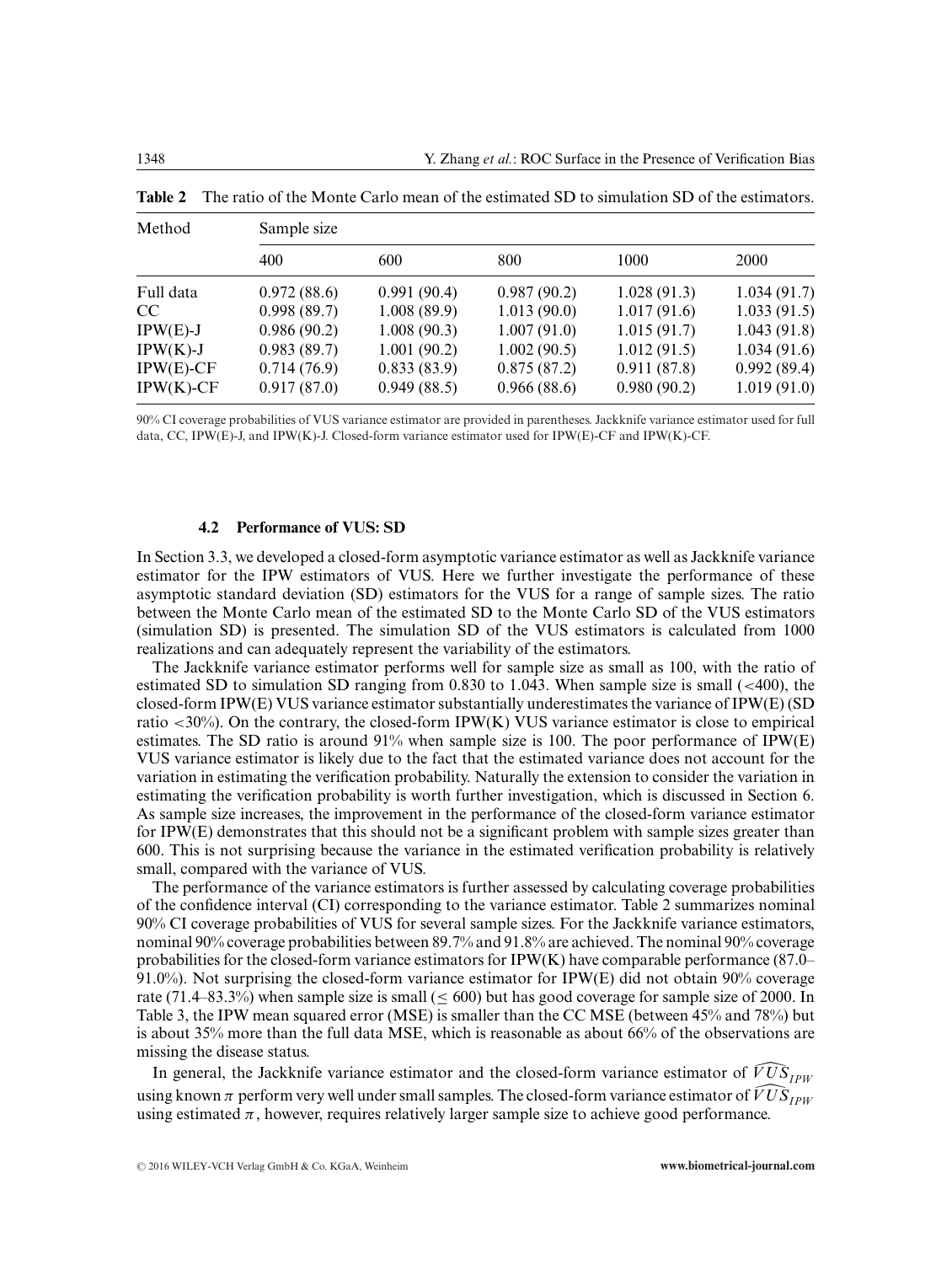| Method    | Sample size |      |      |      |      |
|-----------|-------------|------|------|------|------|
|           | 400         | 600  | 800  | 1000 | 2000 |
| Full data | 2.21        | 1.46 | 1.06 | 0.86 | 0.42 |
| CC        | 5.42        | 4.30 | 3.46 | 3.34 | 2.59 |
| IPW(E)    | 3.03        | 1.97 | 1.43 | 1.15 | 0.57 |
| IPW(K)    | 2.98        | 1.97 | 1.41 | 1.14 | 0.57 |

**Table 3** MSE  $\times 10^{-3}$  of VUS estimators.

Jackknife variance estimator used for full data, CC, IPW(E), and IPW(K).

**Table 4** Detailed information about verification rate: varying test accuracy.

|                             | Scenario A | Scenario B | Scenario C | Scenario D |
|-----------------------------|------------|------------|------------|------------|
| Verification rate (overall) | $35\%$     | 36%        | 36%        | 36%        |
| Verification rate $(D = 0)$ | $26\%$     | 28%        | 28%        | 31%        |
| Verification rate $(D = 1)$ | 67%        | 59%        | 62%        | $51\%$     |
| Verification rate $(D = 2)$ | 89%        | 80%        | 84%        | 67%        |

## **4.3 Varying test accuracy and verification rates**

The inherent accuracy of the new diagnostic test may influence the degree of verification bias (Begg and Greenes, 1983). In this setting, by changing values of  $\alpha_1$  and  $\beta_1$ , we can vary the accuracy of the test. We consider the following four scenarios,

Scenario A (Default setting):  $\alpha_1 = \beta_1 = 1$ . Scenario B:  $\alpha_1 = 1$ ,  $\beta_1 = 0$ . Scenario C:  $\alpha_1 = 0.5$ ,  $\beta_1 = 0.5$ . Scenario D:  $\alpha_1 = 0$ ,  $\beta_1 = 0$ .

Detailed information about verification percentages for each scenario can be found in Table 4.

Simulation results are obtained by averaging over 1000 realizations of simulation with a sample size of 1000. All other simulation setup parameters, including verification mechanism and disease prevalence, stay the same as previous simulation setup. Results are presented in Table 5. Since the CC estimator does not account for biased sampling, as expected, CC yields biased estimates of VUS when there is a potential for verification bias. In each scenario, CC underestimates the true VUS. Conversely, IPW is very close to the true VUS. Note that as the test accuracy decreases, the relative bias tends to increase which is a reflection of the smaller value of base value (true value of VUS). Jackknife variance estimators are similar to the simulation variance and the 90% coverage rates are near their nominal values.

Table 5 also provides MSE of the VUS estimators for scenarios A–D. Under all scenarios, IPW shows smaller MSE relative to CC. The two IPW estimators give comparable performance.

We also investigate the performance of the VUS estimators when we vary the verification percentage. By changing the gamma values in (4), we generate four different scenarios representing low, medium, high verification rate as well as random verification are considered (see Supporting Information Tables SB2 and SB3). As expected, we find little small sample bias (less than 0.3%) in the IPW estimator. Conversely, CC underestimates VUS ( $-1.2\%$  to  $-5.4\%$ ). When verified subjects are selected completely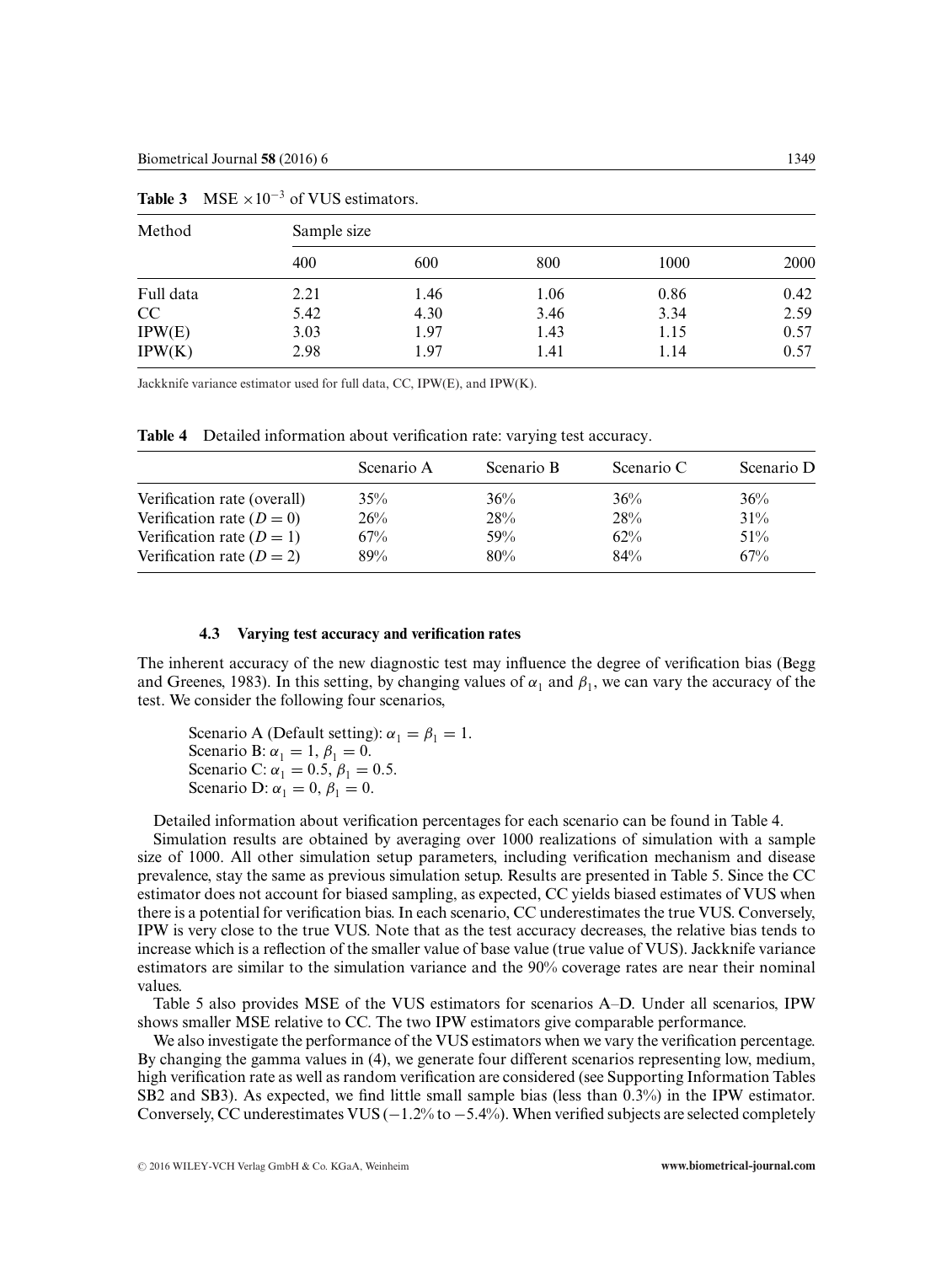|            | Method    | VUS <sup>a</sup>  | SD <sup>b</sup> | SE <sup>c</sup> | Coverage $(\frac{0}{0})^d$ | $MSE^{e}$ |
|------------|-----------|-------------------|-----------------|-----------------|----------------------------|-----------|
| Scenario A | Full data | $0.792(-0.1\%)$   | 0.028           | 0.029           | 91.3                       | 0.86      |
|            | CC        | $0.746(-5.8\%)$   | 0.034           | 0.035           | 91.6                       | 3.34      |
|            | IPW(E)    | $0.793(0.1\%)$    | 0.033           | 0.034           | 91.7                       | 1.15      |
|            | IPW(K)    | $0.792(0.0\%)$    | 0.033           | 0.034           | 91.5                       | 1.14      |
| Scenario B | Full data | $0.458(0.2\%)$    | 0.036           | 0.036           | 90.1                       | 1.27      |
|            | CC        | $0.402(-12.1\%)$  | 0.041           | 0.040           | 88.7                       | 4.69      |
|            | IPW(E)    | $0.459(0.5\%)$    | 0.046           | 0.045           | 88.6                       | 1.99      |
|            | IPW(K)    | $0.459(0.4\%)$    | 0.046           | 0.044           | 88.4                       | 1.98      |
| Scenario C | Full data | $0.565(-0.0\%)$   | 0.036           | 0.036           | 90.6                       | 1.32      |
|            | CC        | $0.506 (-10.5\%)$ | 0.041           | 0.042           | 90.0                       | 5.23      |
|            | IPW(E)    | $0.567(0.2\%)$    | 0.045           | 0.045           | 89.9                       | 2.00      |
|            | IPW(K)    | $0.566(0.2\%)$    | 0.045           | 0.045           | 89.7                       | 1.99      |
| Scenario D | Full data | $0.167(-0.0\%)$   | 0.023           | 0.023           | 90.0                       | 0.52      |
|            | CC        | $0.136(-18.1\%)$  | 0.025           | 0.025           | 90.0                       | 1.55      |
|            | IPW(E)    | $0.168(0.9\%)$    | 0.030           | 0.029           | 89.4                       | 0.86      |
|            | IPW(K)    | $0.168(0.9\%)$    | 0.030           | 0.029           | 89.7                       | 0.86      |

**Table 5** Comparison of the VUS estimators: varying test accuracy.

a) Relative bias to "true" estimates is provided in parentheses.

b) Simulation SD.

c) The average of the SD estimator (Jackknife).

d) 90% CI coverage probabilities calculated using the SD estimator (Jackknife).

e) MSE <sup>×</sup>10−<sup>3</sup> of VUS estimators calculated using the SD estimator (Jackknife).

at random, there is little potential for verification bias. And since each verified observation is attached with the same weight  $(\pi_i^{-1})$ , the IPW estimator and CC estimator are both unbiased and approximately the same. This simulation supports that IPW remains valid and robust under different verification mechanisms.

## **5 Data application**

We illustrate our proposed approaches with data from the ADNI study. ADNI is a large, multicenter, longitudinal neuroimaging study launched in 2003 by the National Institute on Aging, the National Institute of Biomedical Imaging and Bioengineering, the Food and Drug Administration, private pharmaceutical companies, and nonprofit organizations (Misra et al., 2009). For disease verification, due to the fact that it is unrealistic to perform autopsy on all the subjects under study, ADNI investigators used neuropsychological tests to identify disease stages into probable AD, amnestic MCI, and normal cognition. Over 1600 participants with MCI, probable AD, and elderly, cognitively normal control (CN) have been identified and recruited over three phases: ADNI 1, ADNI GO, and ADNI 2.

One of the goals of the ADNI study is to develop a cerebrospinal fluid (CSF) biomarker signature for AD stage identification (Misra et al., 2009). Among all the potential biomarkers under study, CSF tau protein concentrations are considered to be a promising biomarker that may be diagnostic for different AD stages relative to degree of cognitive impairment (Frank et al., 2003). Also, recent studies showed that CSF tau changes may predict the conversion to AD in MCI subjects (Hansson et al., 2006). However, before introducing it into clinical diagnosis, it is critically important to perform a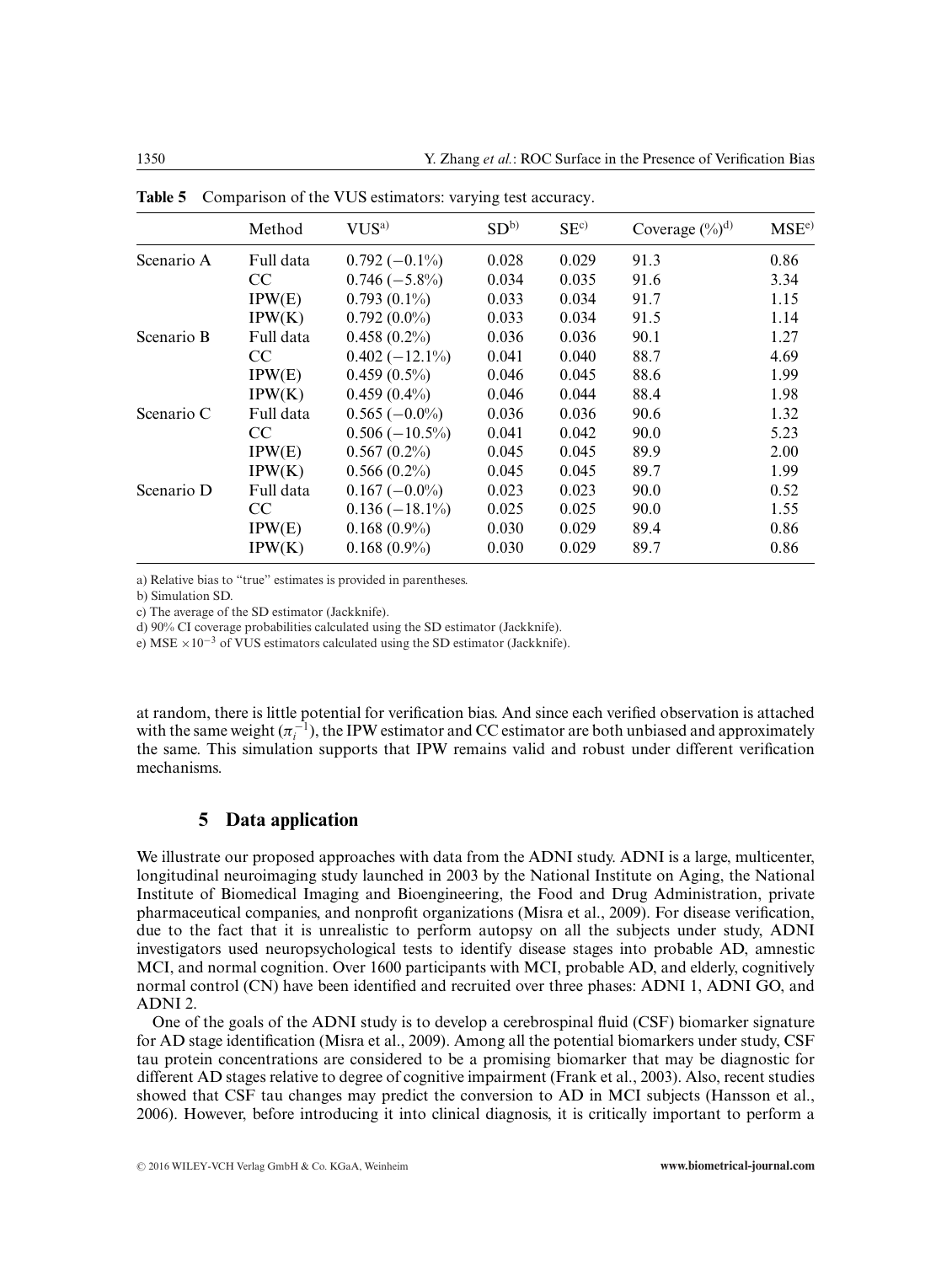| Variable  | Summary statistics                                      |
|-----------|---------------------------------------------------------|
| D         | Nondisease: 25%; mild disease: 18%; severe disease: 56% |
| $T^{a}$   | Mean: $0.002$ ; Median: $-0.261$ ; SD: 0.999            |
| $A^{(b)}$ | Mean: 0.002; Median: 0.246; SD: 1.000                   |

**Table 6** Summary statistics of ADNI data.

a) Tau protein: values are standardized.

b) A $\beta$ 1-42: values are standardized and multiplied by  $-1$ .

study to determine the accuracy of using tau level in CSF as a biomarker to predict different stages of AD.

In our analysis, we are interested in evaluating the diagnostic accuracy of CSF tau protein in predicting stages of AD in terms of cognitive impairment, which ranges from normal aging (nondisease), to MCI (mild disease), and probable AD (severe disease). Our purpose is to evaluate whether the proposed estimators can properly assess the accuracy of CSF tau protein without requiring disease verification on all the subjects. In practice, the clinical decision about disease verification can be made based on a combination of new test results and available clinical characteristics. To mimic the real-life application without overcomplication, we introduce nonrandom missingness in disease status based on levels of tau protein (new biomarker test) in CSF and a clinical covariate. We then apply the proposed methods to estimate the ROC surface and VUS. We have the full data results so we can compare our estimators to the full data estimator, which is not subject to verification bias.

Here we consider tau protein levels as the new diagnostic test. Test results are positively related with disease status (i.e., larger values of test results indicate more severe disease stages). Reduced CSF levels of  $A\beta$ 1-42 are believed to result from large-scale accumulation of this  $A\beta$  peptide into insoluble plaques in the AD brain, which makes  $A\beta$ 1-42 concentration in CSF an informative clinical covariate (Frank et al., 2003). We denote *D* to be the true AD stages ( $D = 0$ : normal aging;  $D = 1$ : MCI;  $D = 2$ : probable AD). *T* denotes tau protein levels, *A* denotes Aβ1-42, and *V* denotes verification status. We continue to use notation defined before.

Excluding subjects without data on tau protein (*T*) and  $A\beta$ 1-42 (*A*), the full data set in our analysis includes AD stages (*D*), tau protein, and  $A\beta$ 1-42 for 1078 subjects. As mentioned before, a decreased level of A implies higher degree of disease stages. For convenience, *T* and −*A* are standardized. Note that there are tied values in both *T* and *A*. Since our methods apply to continuous test results, in practice, one reasonable approach is to add a small amount of uniformly distributed random "jitter" to each test result to break ties. We study the sensitivity of our proposed estimators to different amount of jitter added to the test results. We estimate VUS over a series of values of jitter by adding a uniform number between [−jitter, +jitter] to the test result. We tried four values: 0.001, 0.0001, 0.00001, and 0.000001 and they all give almost identical results in terms of bias and variance (Euclidean distance between average estimate of VUS is less than <sup>−</sup>10−10). Therefore, we only present results with jitter randomly selected from the uniform distribution  $[-10^{-5}, 10^{-5}]$ .

Table 6 shows the summary statistics for all the subjects used in our analysis. We observe that *T* and *A* are not normally distributed with large variation relative to the mean. It is appropriate to apply our proposed estimators since our approach is nonparametric. Also due to the large variation, we expect wider 95% CI than that of simulation results with similar setting. Subjects with higher *T* and *A* are more likely to have higher degree of disease status, which can be shown in boxplots of T and A for stratified disease status (see Supporting Information Fig. SC1).

Only a fraction of the subjects receive the GST and have disease status observed. *T* and *A* are obtained on all subjects. The verification status, *V* is generated with a model as following: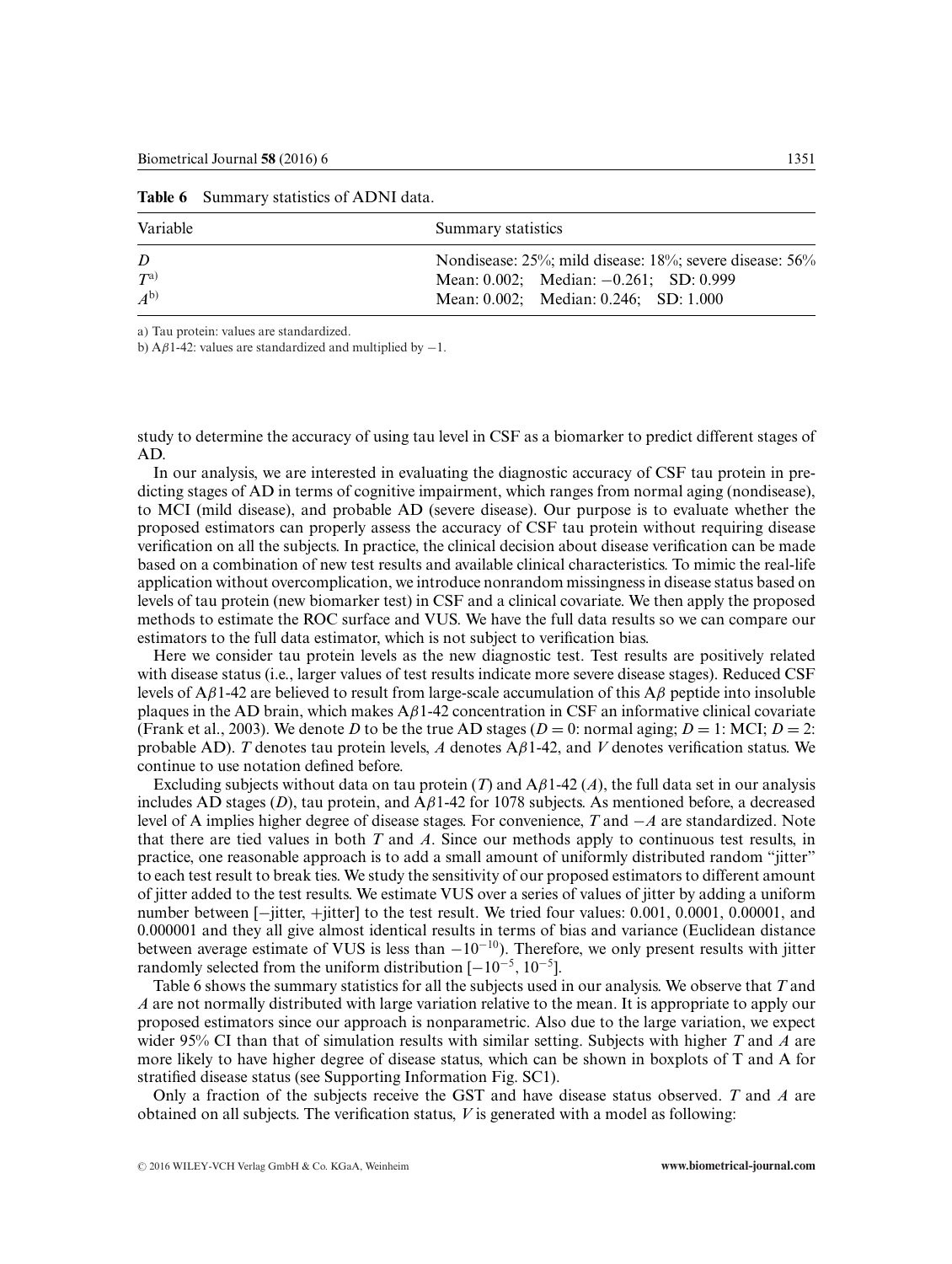| Method    | VUS   | JK SD $(\times 100)$ | Asymptotic SD $(\times 100)$ | 95 % CI (JK)   |
|-----------|-------|----------------------|------------------------------|----------------|
| Full data | 0.356 | 1.872                |                              | (0.320, 0.393) |
| CC        | 0.296 | 2.986                |                              | (0.237, 0.354) |
| IPW(E)    | 0.357 | 5.358                | 5.109                        | (0.252, 0.462) |
| IPW(K)    | 0.357 | 5.285                | 4.950                        | (0.253, 0.460) |

**Table 7** Estimates of the VUS using data from ADNI.



**Figure 3** Full data (green) and CC (red) ROC surface of tau protein; TCR0, TCR1, and TCR2 for  $D = 0$ , 1, and 2, respectively.

$$
\log \left\{ \frac{P(V = 0 \mid D, T, A)}{P(V = 1 \mid D, T, A)} \right\} = \gamma_0 + \gamma_1 T + \gamma_2 A.
$$

In particular, we choose  $(\gamma_0, \gamma_1, \gamma_2) = (-0.6, 1.6, 1)$  for the verification model. Overall, 39% of the subjects receive disease verification. The percentage of disease verification among subjects in nondisease  $(D = 0)$ , mild-disease  $(D = 1)$ , and severe-disease  $(D = 2)$  groups are 20%, 37%, and 69%, respectively. Since the conditional probability of having disease status verified is in the denominator of the model, subjects with higher *T* and *A* are related to increased verification rates (see Supporting Information Fig. SC2).

The resulting estimates of VUS are presented in Table 7. The asymptotic variance result from Theorem 2 as well as the Jackknife variance estimate are presented. As expected, CC underestimates the VUS in this case by nearly 17% and its 95% CI does not even include the true value. The bias of CC estimator is also apparent in Fig. 3, where the empirical ROC surface based on the complete cases (red surface) and full data (green surface) is presented. The CC ROC surface is consistently biased downwards relative to the full data curve. Figure 4 provides the bias-corrected ROC surface using IPW(K) (red surface) and the full data (green surface) ROC surface. The bias-correction method shows underestimation and overestimation evenly across different pairs of decision thresholds, which yields VUS estimates similar to the full data value, with values of bias close to 0.3%. The ROC surfaces for IPW $(E)$  is not presented because they are very similar to that for IPW $(K)$ . Clearly, the naïve estimator using verified subjects without taking into account the verification bias could lead to inaccurate conclusions about the accuracy of the test.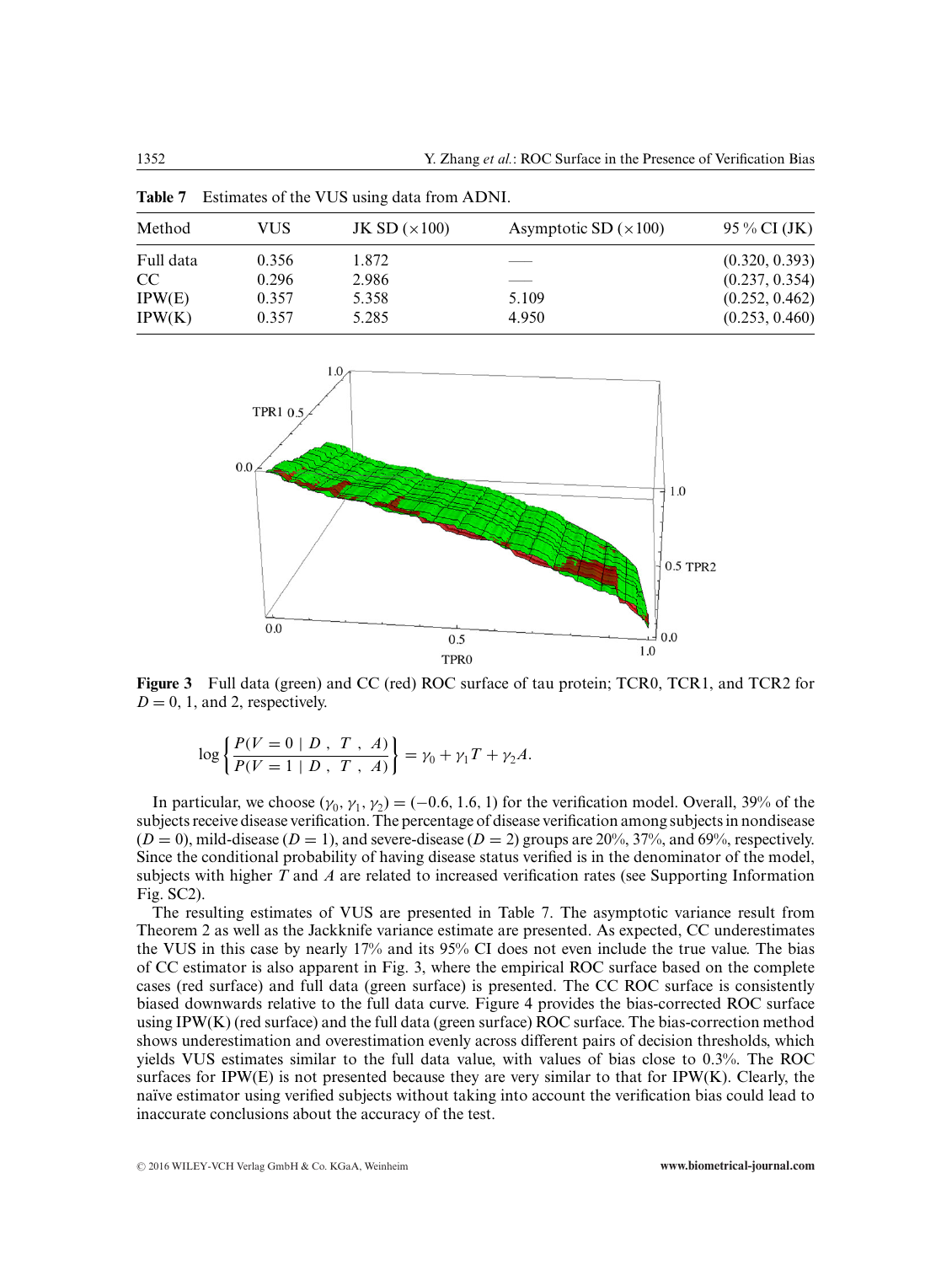

**Figure 4** Full data (green) and IPW(K) (red) ROC surface of tau protein; TCR0, TCR1, and TCR2 for  $D = 0$ , 1, and 2, respectively.

Comparing IPW(K) and IPW(E), the 95 % CIs obtained based on Jackknife methods are very close to each other and both of them contain the full data value of 0.357. The variance estimates obtained via the Jackknife methods and the asymptotic theorem are very similar, which further supports the application of the asymptotic variance in real-life data.

## **6 Discussion**

This paper focuses on the important problem of assessing the accuracy of a continuous medical diagnostic test with biased sampling in disease verification for three-class classification problems. We explored the estimation of the ROC surface and the summary measure of the ROC surface, VUS, in the presence of verification bias. Through theoretical framework and simulation studies, we showed that proposed IPW estimator performs quite well. In addition, Jackknife variance estimators were derived and shown to work well in finite sample setting. A closed-form expression for the asymptotic variance of the IPW estimator was also derived and it resembled the simulation variance when the verification process is known. With relative large sample size ( $> 600$ ) and reasonably estimated verification probabilities, the closed-form variance estimator with estimated verification rate performs well. In practice, when we know the verification process well, we recommend to use the closed-form variance estimator for IPW VUS with known verification probabilities. When we do not have a good understanding about the selection process for disease verification and sample size is small  $(< 400)$ , we recommend the Jackknife approach to estimate variance of our proposed estimators because it gives good performance in terms of closeness to the simulated variance and maintaining required coverage probabilities. Otherwise, when sample size is large, the closed-form variance estimator for IPW with estimated verification probabilities is preferred as it is comparable to the simulated variance and is much less computer intensive.

The proposed estimators are easy to implement and only require a subset of subjects under study to obtain disease verification. When the GST is too expensive, our approach can reduce the cost by only requiring partial disease verification but at the same time still presents valid conclusions about the accuracy of the new diagnostic test. If the studies are designed so that the verification probabilities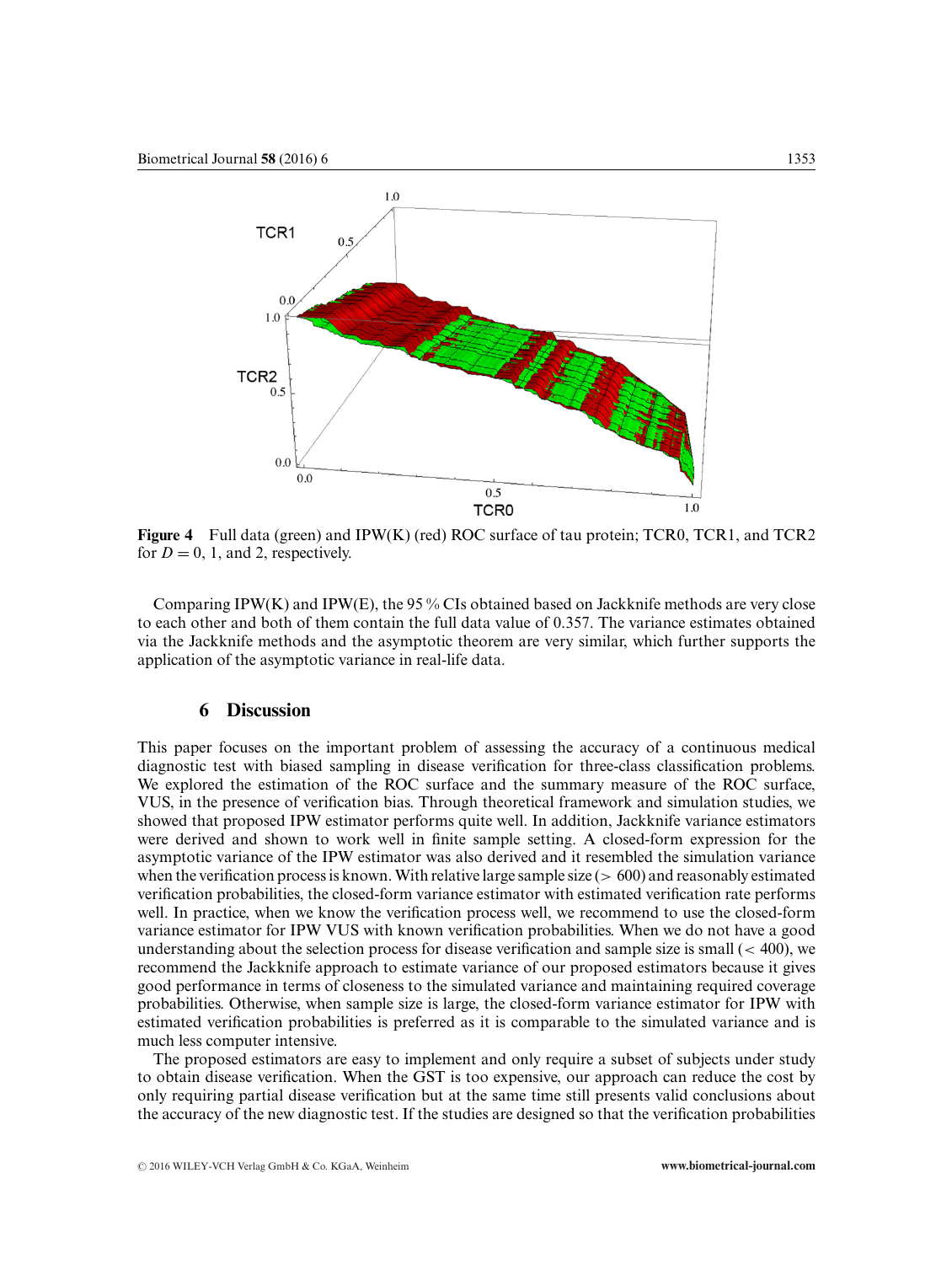are known or can be estimated reasonably well, the performance of our estimators can be further ensured. The methodology proposed may be easily modified to diagnostic problems with more than three classes of disease.

There are some issues that remain open for future investigation. In simulation studies, we found that the variance estimator has good performance when the verification probabilities, that is,  $\pi_i$ , are known. But when  $\pi_i$  are not known, the variance estimator tends to underestimate the variance, which probably is due to the fact that we did not account for the variance in estimating the  $\pi_i$ . Although this should not be a significant problem in large samples, developing variance estimators that account for the variance in  $\hat{\pi}$  warrants further attention. In addition, here we developed bias-corrected estimators based on the MAR assumption. In practice, however, such assumption may not hold since the doctor's decision to refer a patient to receive disease verification may depend on comprehensive information on the patient's health condition, which may be not be guaranteed to be fully captured by the test results or other measured auxiliary data. In such a situation, we call the underlying missingness in disease status nonignorable. Rotnitzky et al. (2006) developed a doubly robust bias-correction procedure for the AUC under nonignorable missingness. The extension of their methodology to the volume under the ROC surface may be helpful in diagnostic medicine when the severity of the disease is of interest.

**Acknowledgments** The authors thank Dr. Helena Chang Chui for providing her insightful comments and knowledge about Alzheimer's disease. The author also thank the Alzheimer's disease Neuroimaging Initiative research group for kindly permitting access to the data analyzed in this paper. In addition, the authors thank an editor and two anonymous reviewers for helpful comments that led to an improved version of the article. Data collection and sharing for this project was funded by the Alzheimer's Disease Neuroimaging Initiative (ADNI) (National Institutes of Health Grant U01 AG024904) and DOD ADNI (Department of Defense award number W81XWH-12-2-0012). ADNI is funded by the National Institute on Aging, the National Institute of Biomedical Imaging and Bioengineering, and through generous contributions from the following: AbbVie, Alzheimer's Association; Alzheimer's Drug Discovery Foundation; Araclon Biotech; BioClinica, Inc.; Biogen; Bristol-Myers Squibb Company; CereSpir, Inc.; Eisai Inc.; Elan Pharmaceuticals, Inc.; Eli Lilly and Company; EuroImmun; F. Hoffmann-La Roche Ltd and its affiliated company Genentech, Inc.; Fujirebio; GE Healthcare; IXICO Ltd.; Janssen Alzheimer Immunotherapy Research & Development, LLC; Johnson & Johnson Pharmaceutical Research & Development LLC; Lumosity; Lundbeck; Merck & Co., Inc.; Meso Scale Diagnostics, LLC.; NeuroRx Research; Neurotrack Technologies; Novartis Pharmaceuticals Corporation; Pfizer Inc.; Piramal Imaging; Servier; Takeda Pharmaceutical Company; and Transition Therapeutics. The Canadian Institutes of Health Research is providing funds to support ADNI clinical sites in Canada. Private sector contributions are facilitated by the Foundation for the National Institutes of Health (www.fnih.org). The grantee organization is the Northern California Institute for Research and Education, and the study is coordinated by the Alzheimer's Disease Cooperative Study at the University of California, San Diego. ADNI data are disseminated by the Laboratory for Neuro Imaging at the University of Southern California.

### **Conflict of interest**

*The authors have declared no conflict of interest.*

## **Appendix**

#### **Proof of Theorem 1**

We already know that,

$$
E\left[\phi(\mathbf{S}_i, \mathbf{S}_j, \mathbf{S}_k)\right] = VUS \lambda_0 \lambda_1 \lambda_2
$$
  

$$
E\left[\psi(\mathbf{S}_i, \mathbf{S}_j, \mathbf{S}_k)\right] = \lambda_0 \lambda_1 \lambda_2.
$$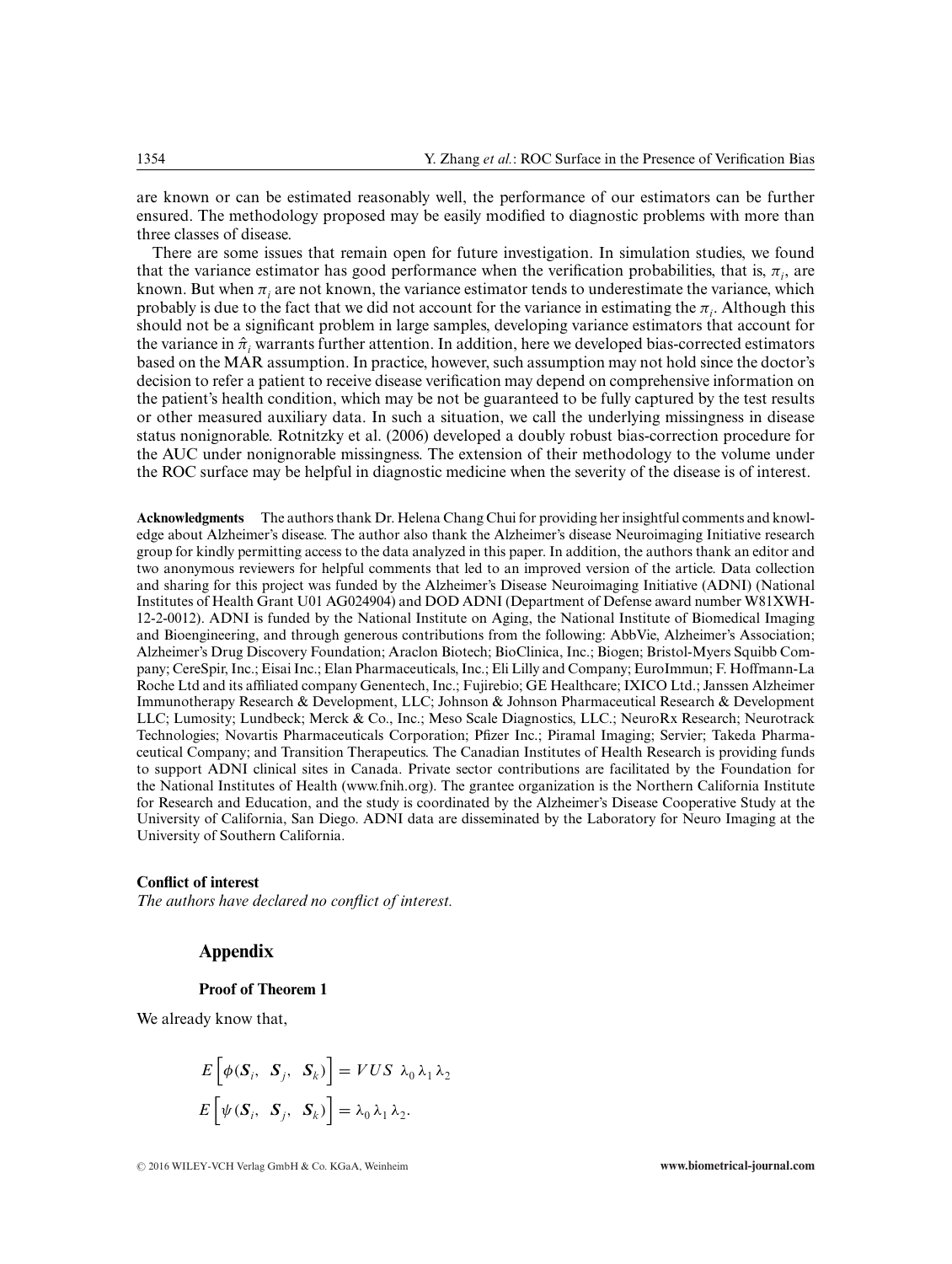Therefore, by the law of large numbers, we have

$$
\frac{\sum_{i \neq j \neq k} \phi(\mathbf{S}_i, \ \mathbf{S}_j, \ \mathbf{S}_k)}{n(n-1)(n-2)} \xrightarrow{\rho} VUS \ \lambda_0 \lambda_1 \lambda_2
$$

$$
\frac{\sum_{i \neq j \neq k} \psi(\mathbf{S}_i, \ \mathbf{S}_j, \ \mathbf{S}_k)}{n(n-1)(n-2)} \xrightarrow{\rho} \lambda_0 \lambda_1 \lambda_2.
$$

Hence,

$$
\widehat{VUS}_{IPW} = \frac{\sum_{i \neq j \neq k} \phi(\mathbf{S}_i, \ \mathbf{S}_j, \ \mathbf{S}_k)}{\sum_{i \neq j \neq k} \psi(\mathbf{S}_i, \ \mathbf{S}_j, \ \mathbf{S}_k)} \xrightarrow{p} VUS.
$$

## **References**

- Alonzo, T. A. and Nakas, C. T. (2007). Comparison of ROC umbrella volumes with an application to the assessment of lung cancer diagnostic markers. *Biometrical Journal* **49**, 654–664.
- Alonzo, T. A., Nakas, C. T., Yiannoutsos, C. T. and Bucher, S. (2009). A comparison of tests for restricted orderings in the three-class case. *Statistics in Medicine* **28**, 1144–1158.
- Alonzo, T. A. and Pepe, M. S. (2005). Assessing accuracy of a continuous screening test in the presence of verification bias. *Journal of the Royal Statistical Society, Series C (Applied Statistics)* **54**, 173–190.
- Alonzo, T. A., Pepe, M. S. and Lumley, T. (2003). Estimating disease prevalence in two-phase studies. *Biostatistics* **4**, 313–326.
- Begg, C. and Greenes, R. (1983). Assessment of diagnostic tests when disease verification is subject to selection bias. *Biometrics* **39**, 207–215.
- Chi, Y. and Zhou, X. (2008). Receiver operating characteristic surfaces in the presence of verification bias. *Journal of the Royal Statistical Society, Series C (Applied Statistics)* **57**, 1–23.
- Dreiseitl, S., Ohno-Machado, L. and Binder, M. (2000). Comparing three-class diagnostic tests by three-way ROC analysis. *Medical Decision Making* **20**, 323–331.
- Frank, R. A., Galasko, D., Hampel, H., Hardy, J., De Leon, M. J., Mehta, P. D., Rogers, J., Siemers, E. and Trojanowski, J. Q. (2003). Biological markers for therapeutic trials in Alzheimer's disease: proceedings of the biological markers working group; NIA initiative on neuroimaging in Alzheimer's disease. *Neurobiology of Aging* **24**, 521–536.
- Hansson, O., Zetterberg, H., Buchhave, P., Londos, E., Blennow, K. and Minthon, L. (2006). Association between CSF biomarkers and incipient Alzheimer's disease in patients with mild cognitive impairment: a follow-up study. *Lancet Neurology* **5**, 228–234.
- He, H., Lyness, J. and McDermott, M. (2009). Direct estimation of the area under the receiver operating characteristic curve in the presence of verification bias. *Statistics in Medicine* **28**, 361–376.
- Heckerling, P. S. (2001). Parametric three-way receiver operating characteristic surface analysis using mathematica. *Medical Decision Making* **21**, 409–417.
- Li, J. and Zhou, X. (2009). Nonparametric and semiparametric estimation of the three way receiver operating characteristic surface. *Journal of Statistical Planning and Inference* **139**, 4133–4142.
- Little, R. and Rubin, D. (1987). *Statistical Analysis with Missing Data*. Wiley, New York, NY.
- McNeil, B. and Adelstein, S. (1976). Determining the value of diagnostic and screening tests. *Journal of Nuclear Medicine* **17**, 439–486.
- Misra, C., Fan, Y. and Davatzikos, C. (2009). Baseline and longitudinal patterns of brain atrophy in MCI patients, and their use in prediction of short-term conversion to AD: results from ADNI. *NeuroImage* **44**, 1415–1422.
- Mossman, D.(1999). Three-way ROCs. *Medical Decision Making* **19**, 78–89.
- Nakas, C. T. and Alonzo, T. A. (2007). ROC graphs for assessing the ability of a diagnostic marker to detect three disease classes with an umbrella ordering. *Biometrics* **63**, 603–609.
- Nakas, C. T. and Alonzo, T. A. (2010). Accuracy and cut-off point selection in three-class classification problems using a generalization of the Youden index. *Statistics in Medicine* **29**, 2946–2955.
- Nakas, C. T. and Yiannoutsos, C. T. (2004). Ordered multiple-class ROC analysis with continuous measurements. *Statistics in Medicine* **23**, 3437–3449.